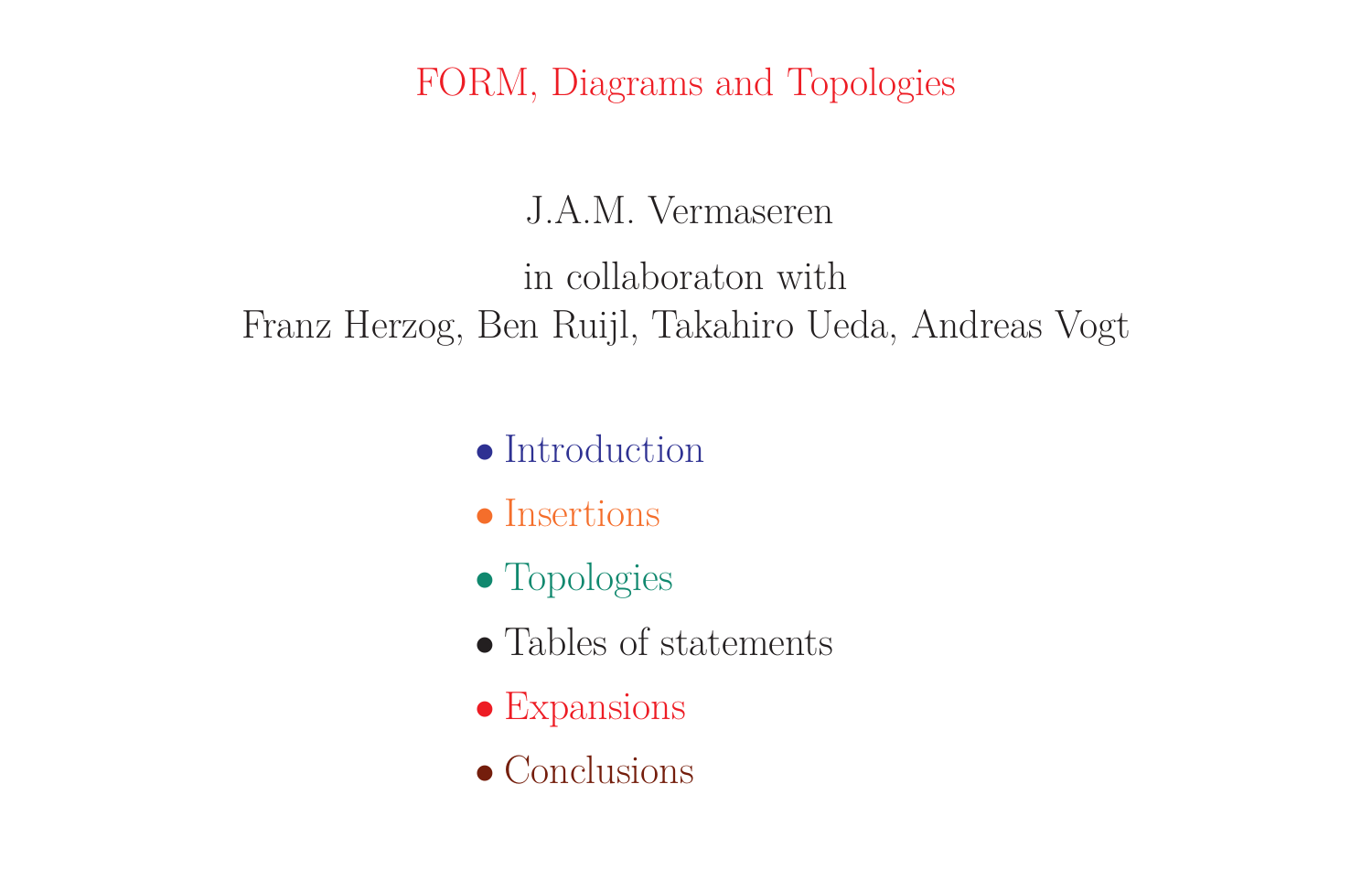## Introduction

When we do a higher order calculation in field theory roughly 5 steps are involved: **Diagram generation**

**Notation** Bring diagrams to a notation that is compatible with the libraries.

**Physics** Projections, Feynman rules, expansions, rearrangements, etc.

**Reduction** Express everything in terms of master integrals.

**Integration** Work out the master integral.

Here we will concentrate on the second step and some aspects of the fourth step as encountered in the Forcer program. For the first step we use QGRAF, we use Forcer in the fourth step and we take the master integrals from the papers by Baikov and Chetyrkin, and Lee, Smirnov and Smirnov.

The third step is in principle trivial (unless you are into IR rearrangements and  $R^*$  operations), but it is possible to optimize things when one likes to use gauge parameters and lots of gluons.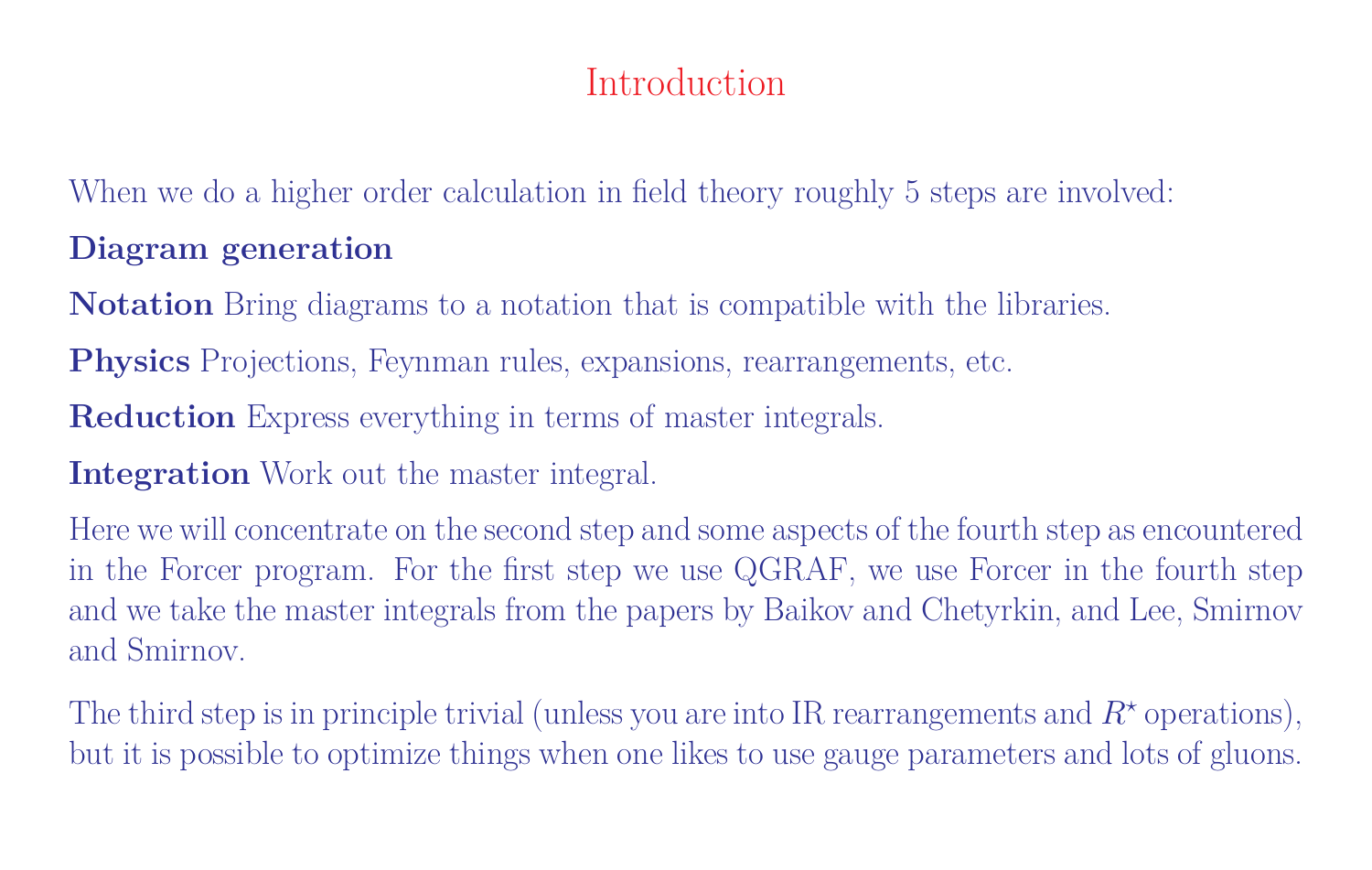With quarks Ward identities can simplify things. For the gluons the key point is to notice that the canonical representation of the vertex

$$
V^{\mu\nu\rho}(p_1,p_2,p_3) \;=\; (p_1^\rho-p_2^\rho)\; \delta^{\mu\nu} - (p_2^\mu-p_3^\mu)\; \delta^{\nu\rho} - (p_3^\nu-p_1^\nu)\; \delta^{\rho\mu}
$$

is rarely the most efficient. Consider what happens when one or more indices are contracted with 'its own vector':

$$
V^{\mu\nu\rho}(p_1, p_2, p_3) p_3^{\rho} = (p_2 \cdot p_2 - p_1 \cdot p_1) \delta^{\mu\nu} + p_1^{\mu} p_1^{\nu} - p_2^{\mu} p_2^{\nu}
$$
  

$$
V^{\mu\nu\rho}(p_1, p_2, p_3) p_1^{\mu} p_2^{\nu} = p_1^{\mu} p_1 \cdot p_2 - p_2^{\mu} p_1 \cdot p_1
$$
  

$$
V^{\mu\nu\rho}(p_1, p_2, p_3) p_1^{\mu} p_2^{\nu} p_3^{\rho} = 0
$$

You can see an obvious improvement in the number of terms and the killing of denominators. Additionally many terms pass vectors with 'their own index' on to the next vertex, leading to more simplifications. To start this game it is best to rewrite the triple gluon vertex as

$$
V^{\mu\nu\rho}(p_1,p_2,p_3) \;=\; (2p_1^{\rho} + p_3^{\rho})\,\, \delta^{\mu\nu} - (2p_2^{\mu} + p_1^{\mu})\,\, \delta^{\nu\rho} - (2p_3^{\nu} + p_2^{\nu})\,\, \delta^{\rho\mu}
$$

or a different rewrite (it is not unique) in a way that three vectors go with their own index. Starting substitutions with one such vertex and then each time substituting the vertex with the largest number of 'autocontractions' gives a very big savings on the purely gluonic diagrams. And with gauge parameters this is even more obvious.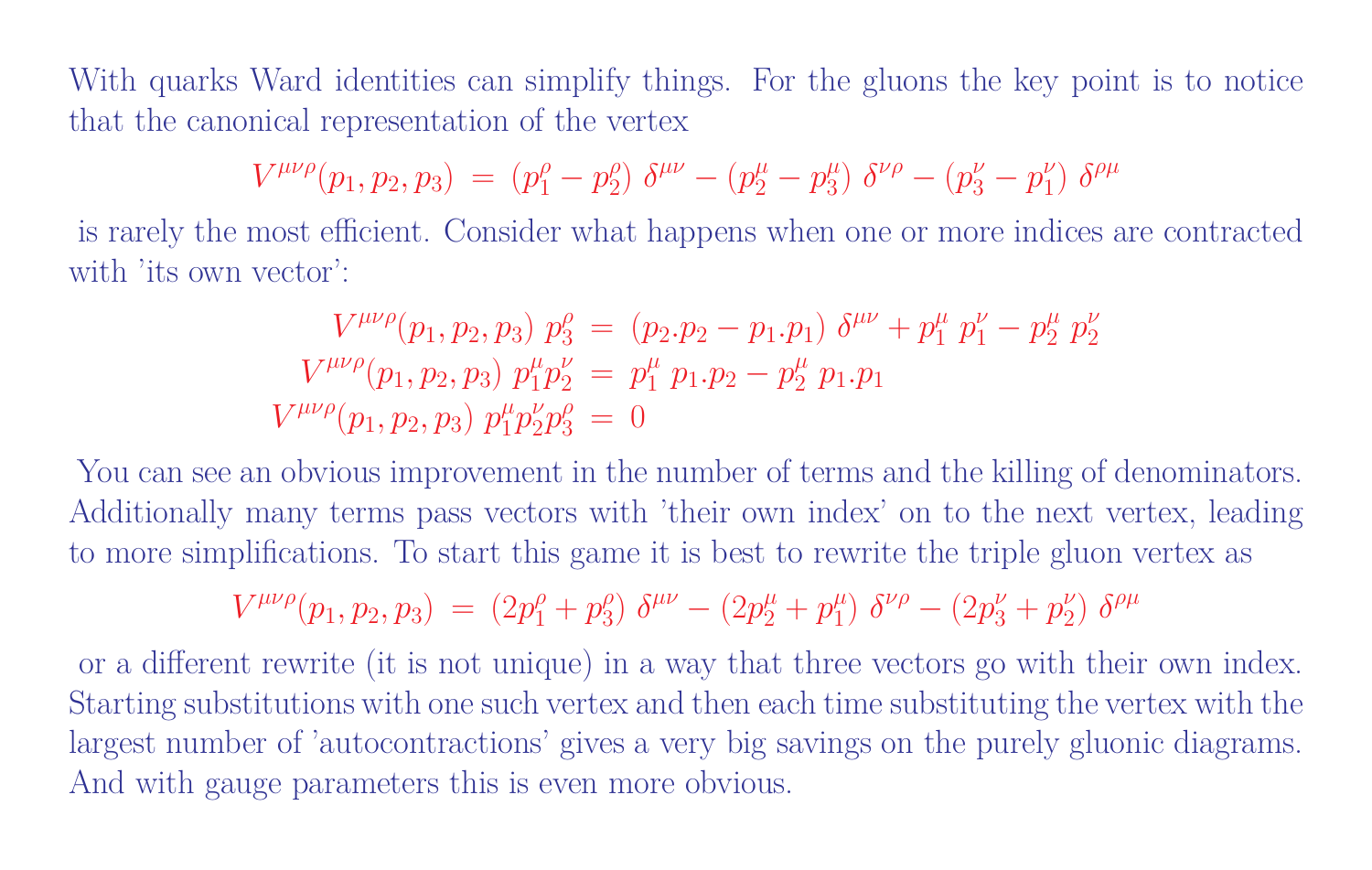We will start with concentrating on step two. In the work that involves DIS we have a program that brings the diagrams to the needed notations, determines the topology, the color factors, symmetries, etc. We call this program convdia.frm as opposed to calcdia.frm that does the steps three and four (and five). The whole is managed by a database program with make-like facilities called minos (also available for free).

The first version of convdia.frm was made by Paulo Nogueira when he was staying at Nikhef for a year in the mid-1990's. After that it underwent many changes. Hence Paulo may not recognize any of it. The development inspired changes in FORM as well. In this talk we will go over some of the main steps, their subtleties and some of those recent changes in Form.

Next we look at a recent function in FORM that introduces a new concept in symbolic manipulation.

Finally we make some remarks about expansions in  $\epsilon = 2 - D/2$ .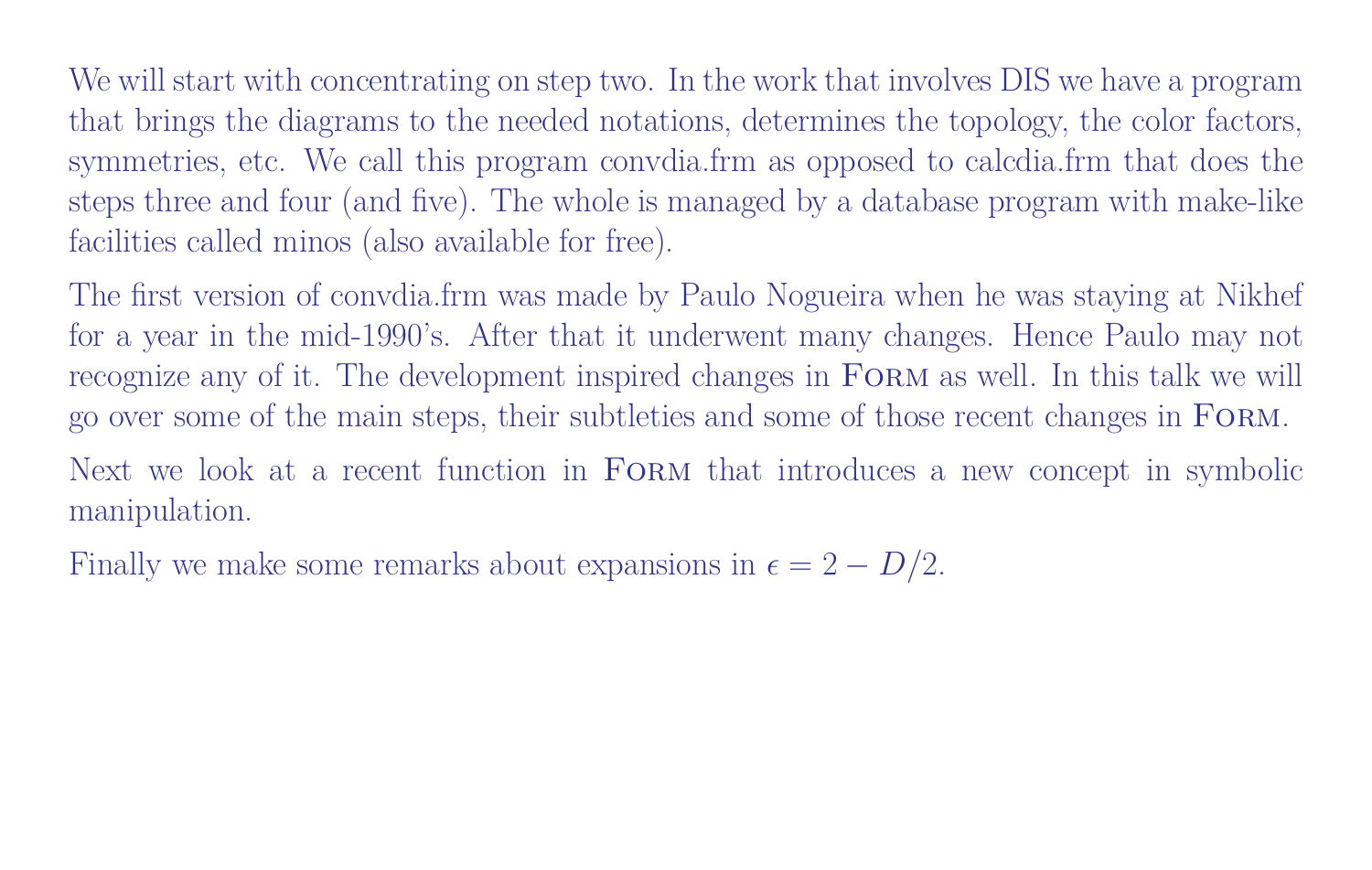### Insertions

In this step we collect the diagrams which together form sub-propagators as insertion graphs. This means that we will have lines in which the power of the denominator is not an integer. This gives great savings in the calculation. Take for instance the diagram



This diagram is part of a one loop diagram in which one line is a three loop gluon propagator. Such a 3-loop propagator contains actually many diagrams, 254 to be precise, and is relatively expensive to compute.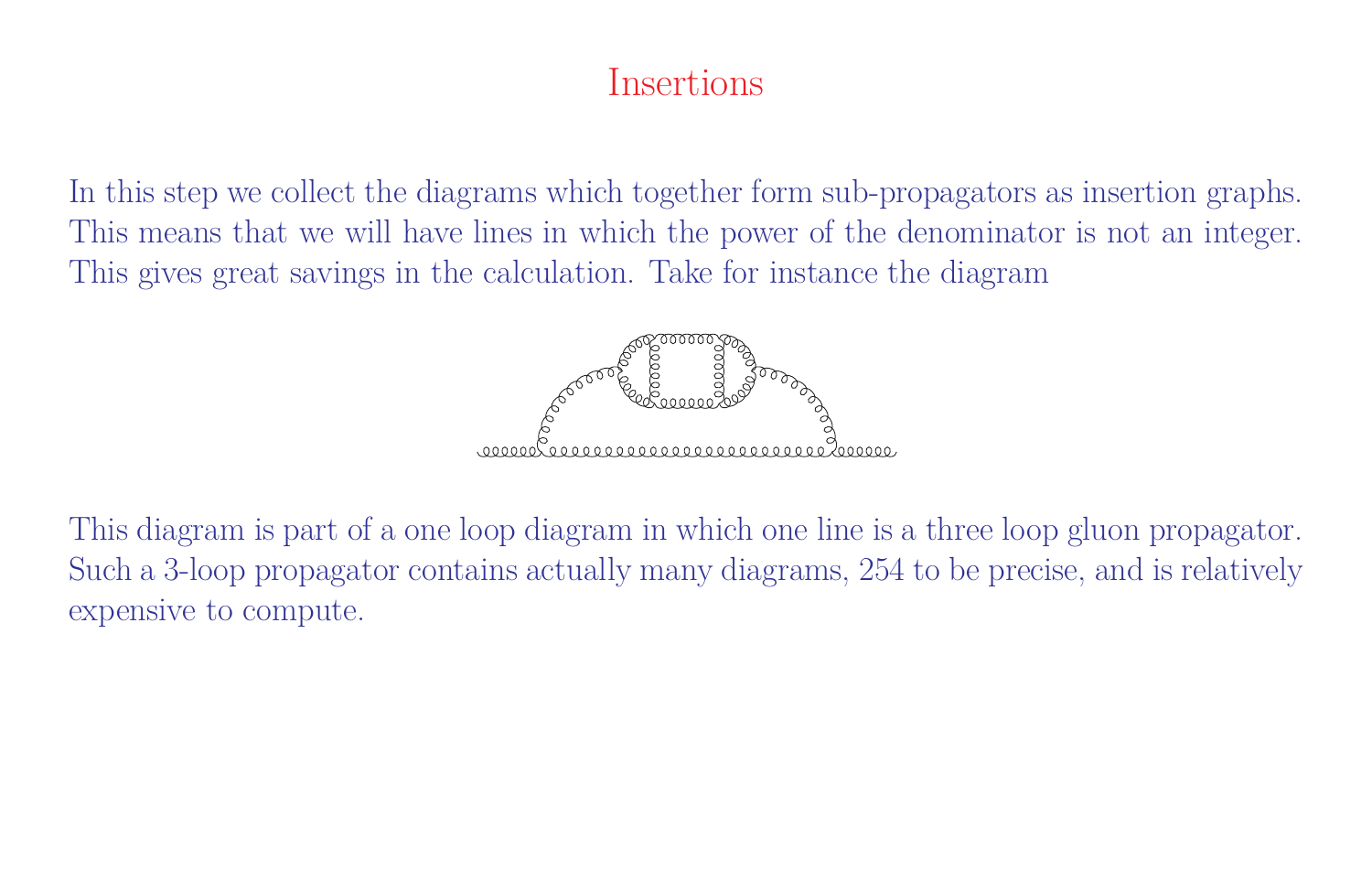In addition it comes back in other calculations as in



or in the computation of splitting functions and coefficient functions:

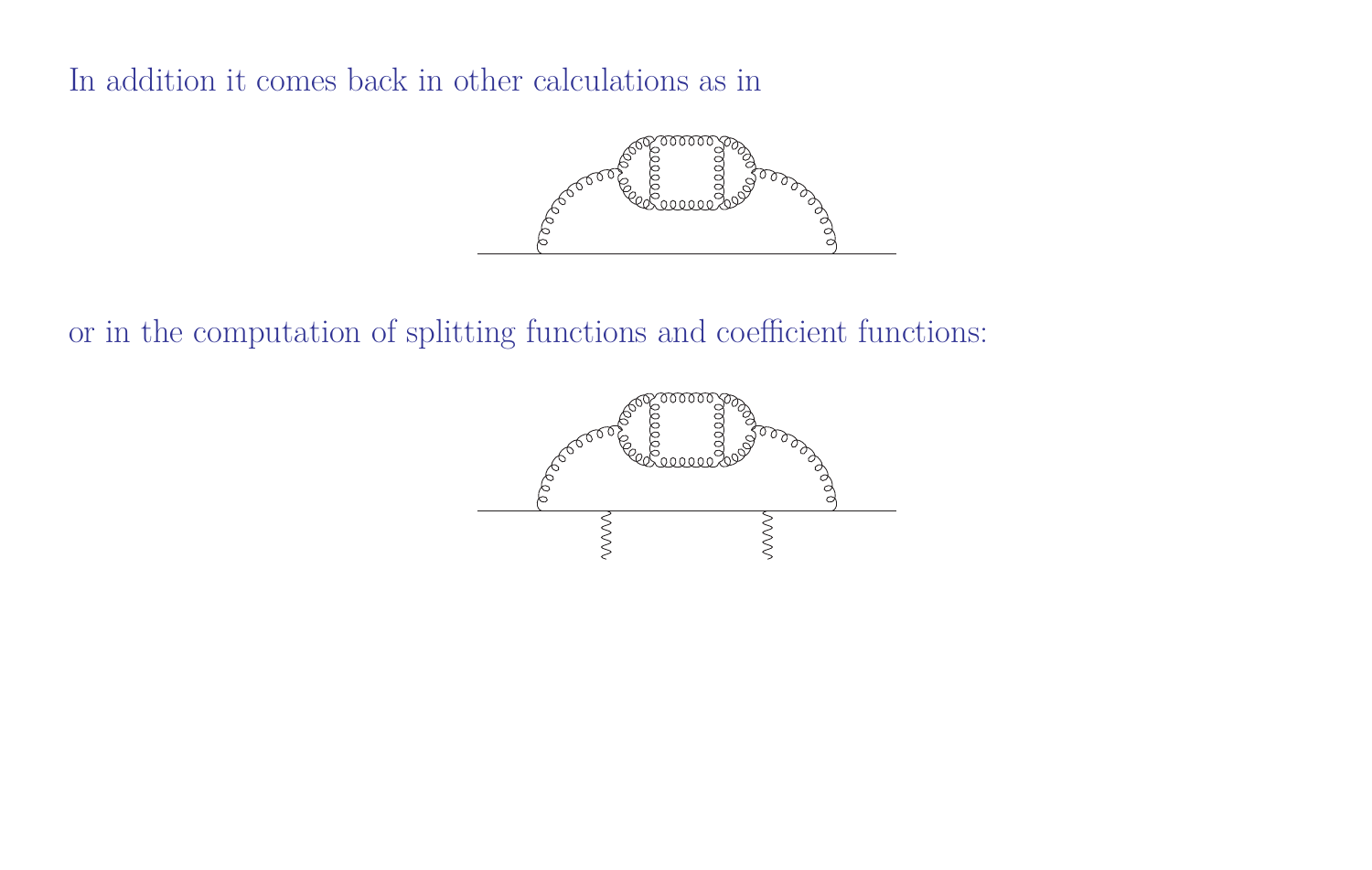Hence it is a good idea to compute all possible propagators to a sufficient number of loops in terms of master integrals and rational coefficients. This way we are guaranteed to have sufficient accuracy by the time we have to add things. And now we have to compute only the diagrams

 $0.0000000200000$ 

bec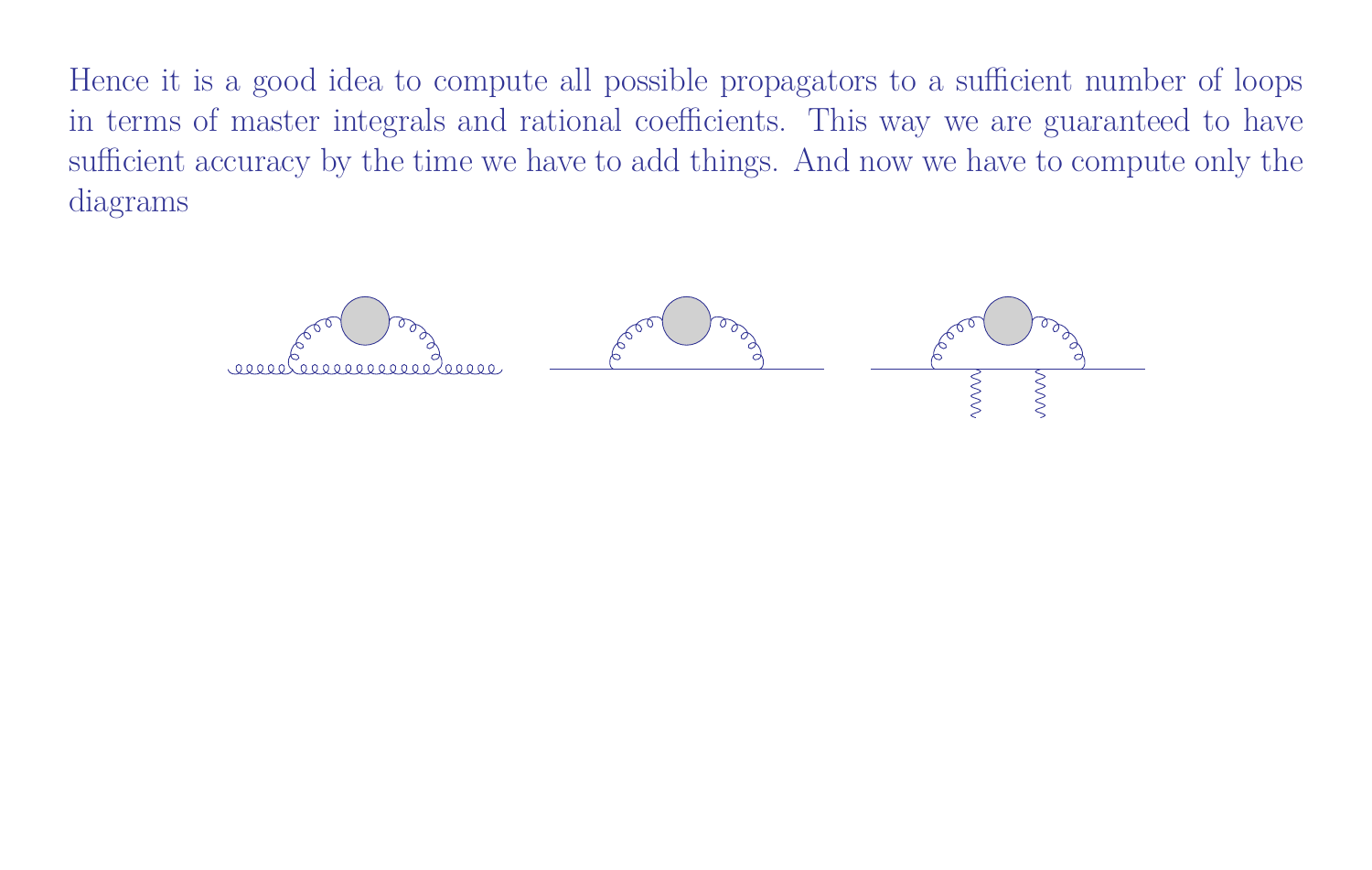It does mean however that our master integrals will look a little bit different from the ones in the literature:



The conversion is of course simple. Put the right diagram through Forcer and it expresses the master from the literature in terms of our masters. Do this for all of them and invert the relations.

Actually one can use this technique also in the Reduze approach by backsubstituting the complete propagator in terms of its master integrals into the diagram. This would save Reduze enormous amounts of work.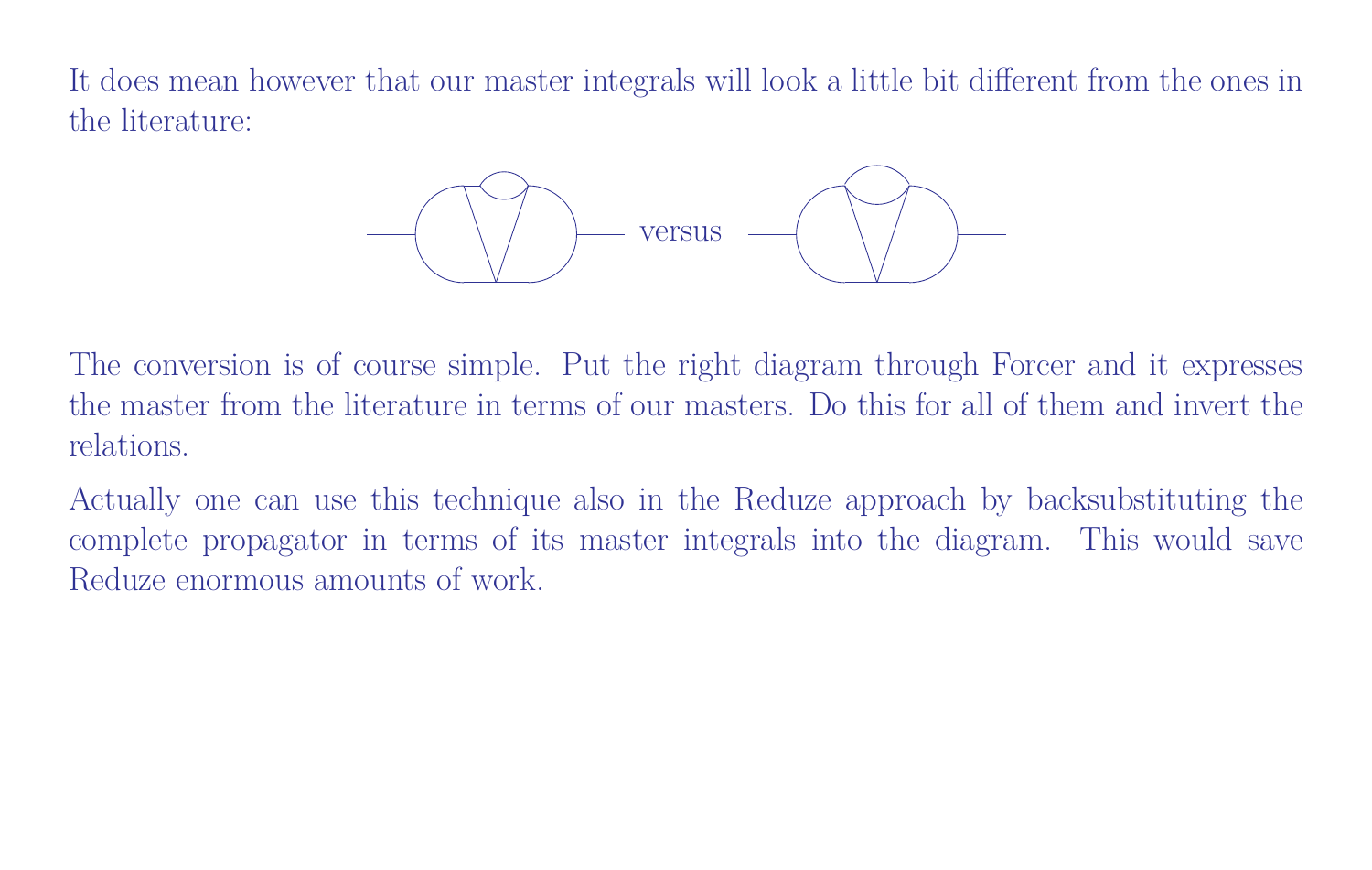At this point we have only one problem: how to collect all diagrams that form a single effective propagator? It is not easy to get QGRAF to do this. We will do this in Form. We first select a unique representative diagram that belongs to each propagator. These are for the 1-loop, 2-loop, 3-loop gluon propagators (don't forget the minus sign):



For the quark and ghost propagators we have similar representatives. Once we have isolated the representatives throw away all other sub-two-point diagrams. The technical question is how to do this. If you think about it, one may have to do some pretty fancy pattern matching and the more loops there can be, the more complicated the patterns can become and the larger their number. This is how it was done till recently.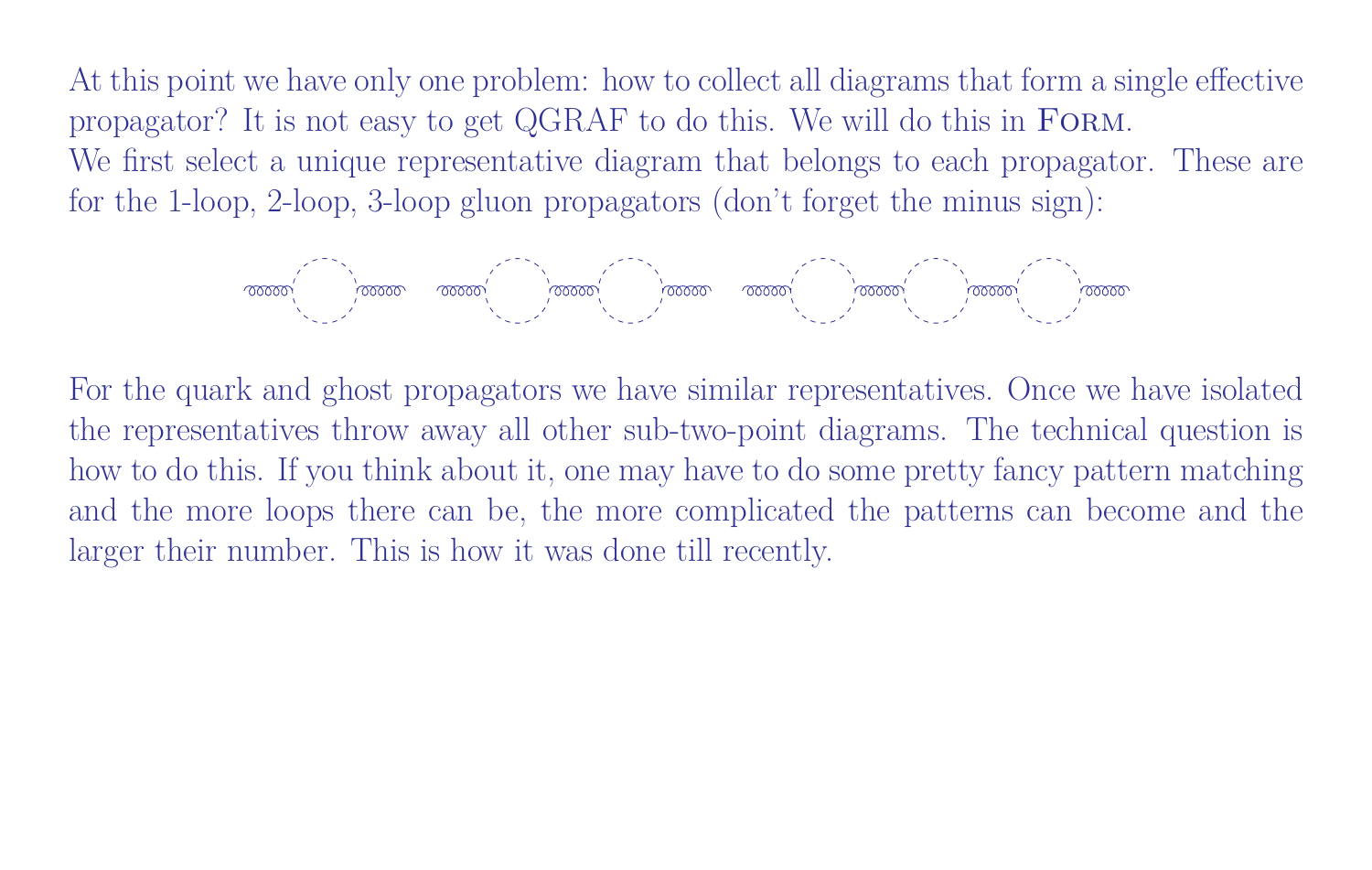For a better solution we will make use of a new FORM feature that was actually developed for something different: graph automorphisms. We are referring to a new option on the idstatement that generates all different matches in the pattern matcher. This option is the "all" option. A very simple example is:

```
CFunction v,w;
 Vector p,p1,...,p6;
 Local F = v(p1, p2, p3) * v(p4, p5, p6);
 id,all,v(?a,p?,?b) = v(?a, p, ?b) *w(p);
 Print +f +s;
 .end
F =+ v(p1, p2, p3) * v(p4, p5, p6) * w(p1)+ v(p1,p2,p3)*v(p4,p5,p6)*w(p2)
    + v(p1, p2, p3) * v(p4, p5, p6) * w(p3)+ v(p1, p2, p3) * v(p4, p5, p6) * w(p4)+ v(p1,p2,p3)*v(p4,p5,p6)*w(p5)
    + v(p1,p2,p3)*v(p4,p5,p6)*w(p6)
   \overline{ }
```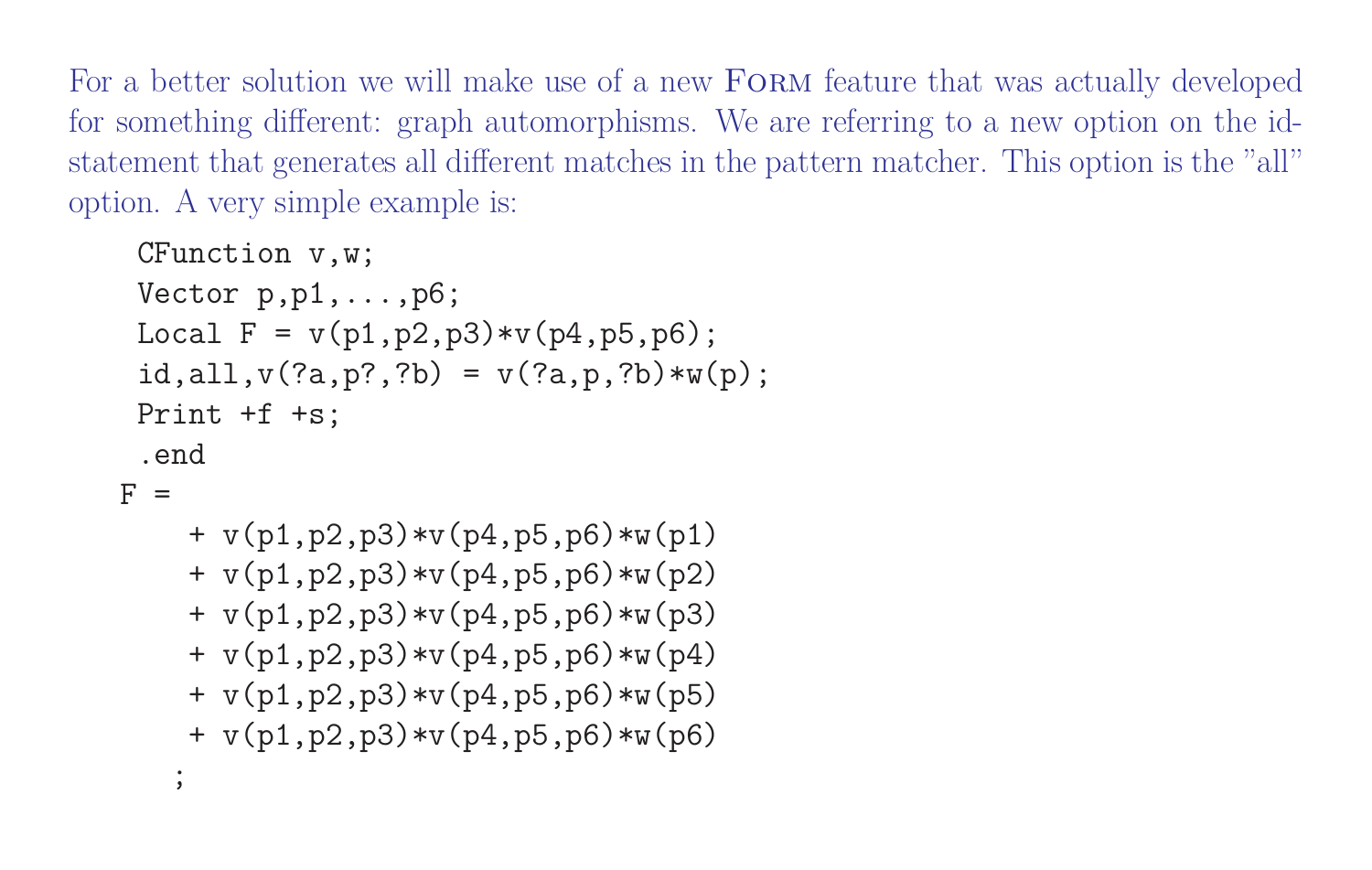Now let us see how we will use that here. Assume that we have a lot of diagrams like

 $+DV(glu(Q),glu(p1),glu(p2),glu(p3))$  $*DV(glu(p1),GHO(p4),gho(p5))$  $*DV(glu(p2),GHO(p5),gho(p6))$ \*DV(glu(p7),GHO(p6),gho(p4)) \*DV(glu(p7),QUA(p8),qua(p9)) \*DV(glu(p11),QUA(p9),qua(p10)) \*DV(glu(p11),QUA(p12),qua(p8)) \*DV(glu(p13),QUA(p10),qua(p12))  $*DV(glu(Q),glu(p13),glu(p14))$  $*DV(glu(p3),GHO(p15),gho(p16))*DV(glu(p17),GHO(p16),gho(p15))$  $*DV(glu(p17),GHO(p18),gho(p19))*DV(glu(p14),GHO(p19),gho(p18))$ 

which looks like

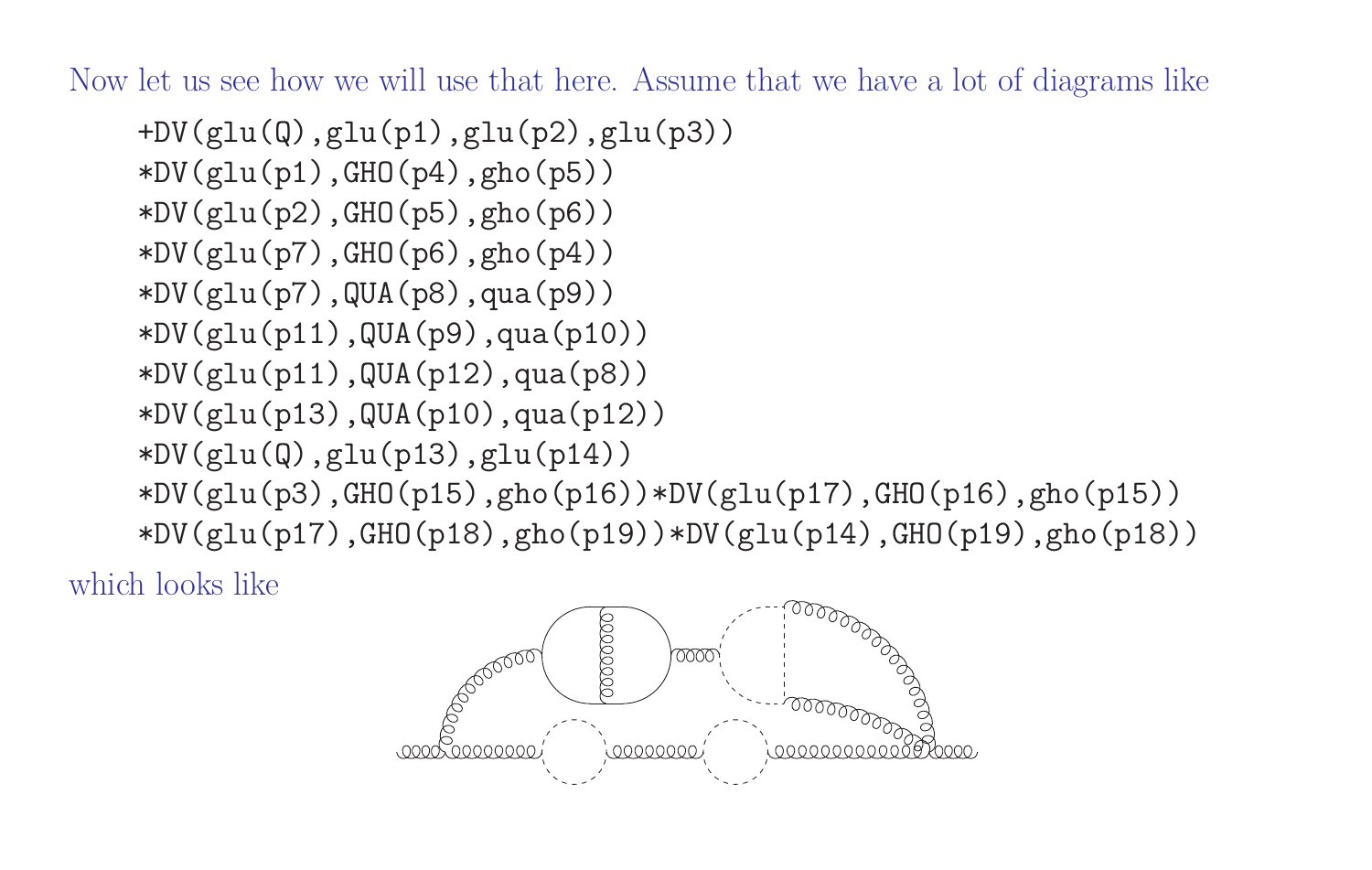We start with taking out our representatives:

repeat;

 $*$  Gluon:

```
id DV(glu(p1?pp), GHO(p2?pp),gho(p3?pp))*DV(glu(p4?pp),GHO(p3?pp),gho(p2?pp)) =
            -dp(1,glu(p1),glu(p4))*replace(p4,p1,p3,p0,p2,p0);
```
\* Ghost:

id  $DV(GHO(p1?pp),gho(p2?pp),glu(p3?pp))*DV(gho(p4?pp),GHO(p2?pp),glu(p3?pp)) =$  $dp(1,GHO(p1),gho(p4))*replace(p4,p1,p3,p0,p2,p0);$ 

\* Quark:

id DV(QUA(p1?pp),qua(p2?pp),glu(p3?pp))\*DV(qua(p4?pp),QUA(p2?pp),glu(p3?pp)) =  $dp(1, QUA(p1), qua(p4))*replace_{p4,p1,p3,p0,p2,p0);$ 

endrepeat;

id  $dp(x?, f1?(p0), f2?(p0)) = 0;$ repeat id  $dp(x1?, ?a)*dp(x2?, ?a) = dp(x1+x2, ?a);$ 

At this point we have a propagator function that tells how many loops are in it, what particles and what momentum. Our example diagram becomes now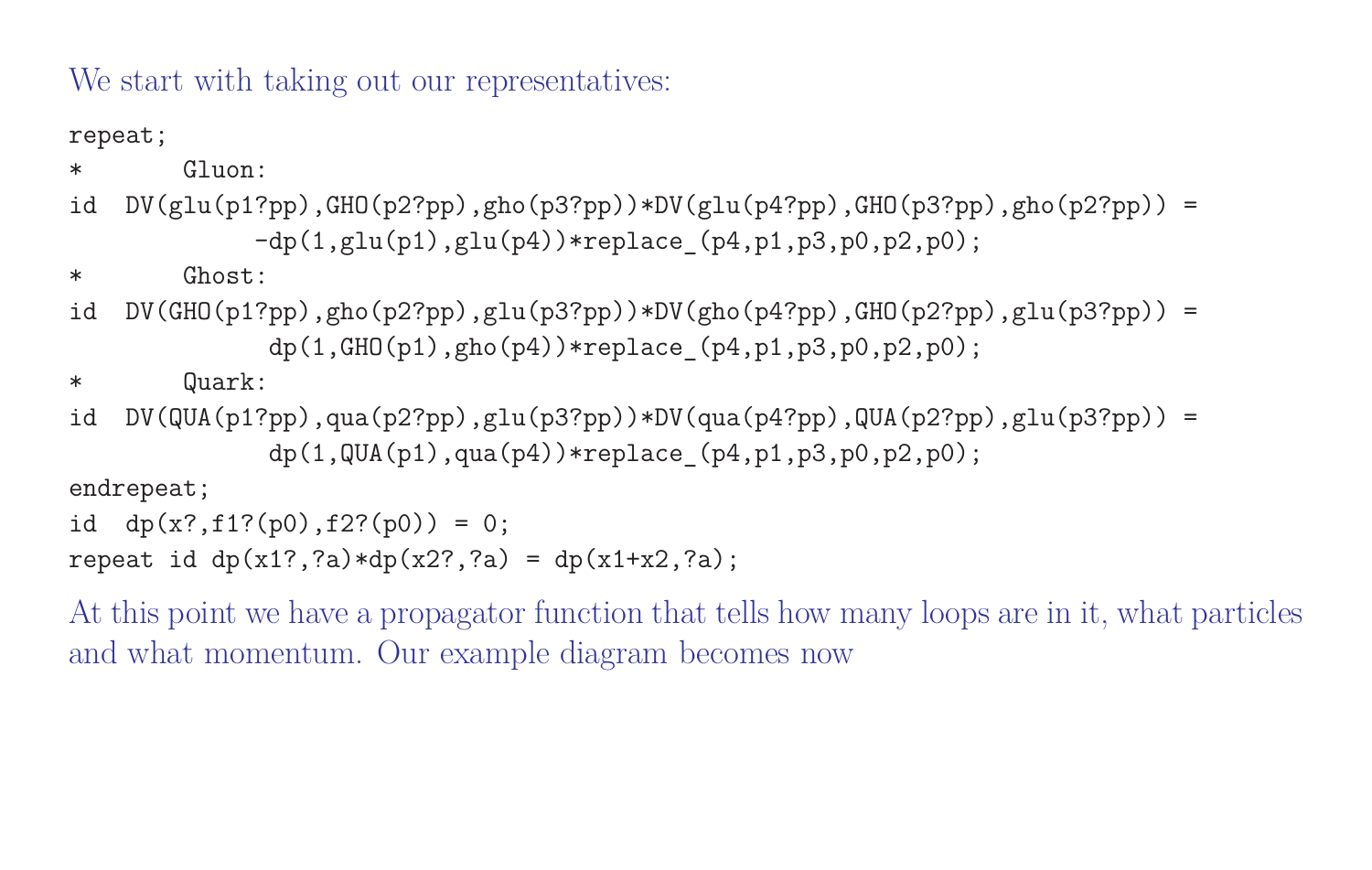+DV(glu(Q),glu(p1),glu(p2),glu(p3))  $*DV(glu(p1),GHO(p4),gho(p5))$ \*DV(glu(p2),GHO(p5),gho(p6)) \*DV(glu(p7),GHO(p6),gho(p4))  $*DV(glu(p7),QUA(p8),qua(p9))$ \*DV(glu(p11),QUA(p9),qua(p10)) \*DV(glu(p11),QUA(p12),qua(p8)) \*DV(glu(p13),QUA(p10),qua(p12))  $*DV(glu(Q),glu(p13),glu(p3))$ \*dp(2,glu(p3),glu(p3))

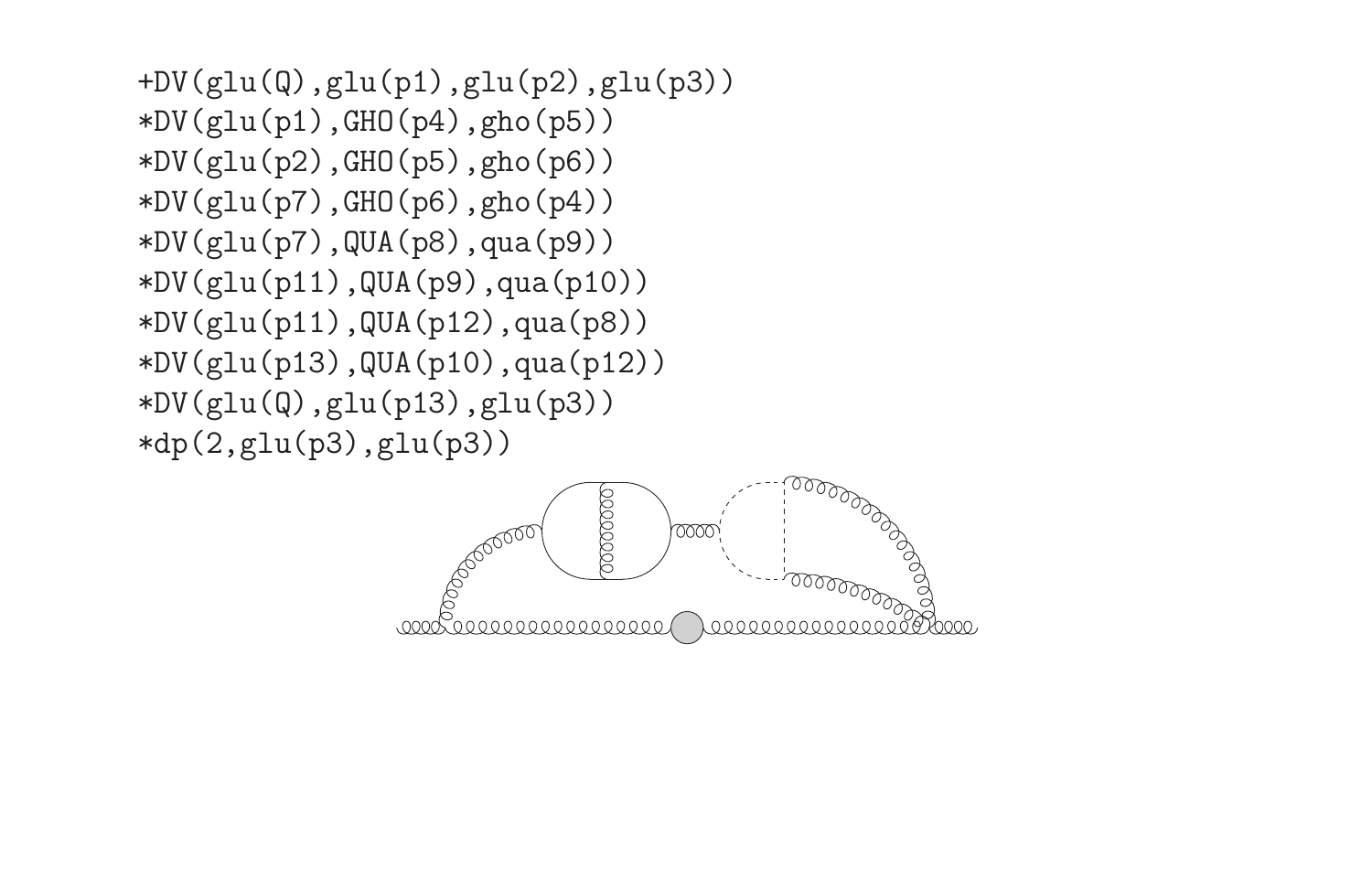Now we have to eliminate all remaining diagrams that have a two-point function inside. For this we make a copy of our vertices in which we only put the momenta in the copy, and we collect these copied vertices in a function acc.

```
id DV(f1?(p1?),f2?(p2?),f3?(p3?)) = DV(f1(p1),f2(p2),f3(p3))*vx(p1,p2,p3);
id DV(f1?(p1?),f2?(p2?),f3?(p3?),f4?(p4?)) = DV(f1(p1),f2(p2),f3(p3),f4(p4))*vx(p1,p2,p3,p4):
```

```
id vx(?a, QQ?externals, ?b) = 1;Symmetrize vx;
id vx(?a) = acc(vx(?a));
repeat id acc(x1?) * acc(x2?) = acc(x1*x2);
```
Notice that we eliminate the vertices with external lines because they can never be part of an internal propagator. We obtain:

```
+DV(glu(Q),glu(p1),glu(p2),glu(p3))
*DV(glu(p1),GHO(p4),gho(p5))*DV(glu(p2),GHO(p5),gho(p6))
*DV(glu(p7),GHO(p6),gho(p4))*DV(glu(p7),QUA(p8),qua(p9))*DV(glu(p11),QUA(p9),qua(p10))
*DV(glu(p11),QUA(p12),qua(p8))
```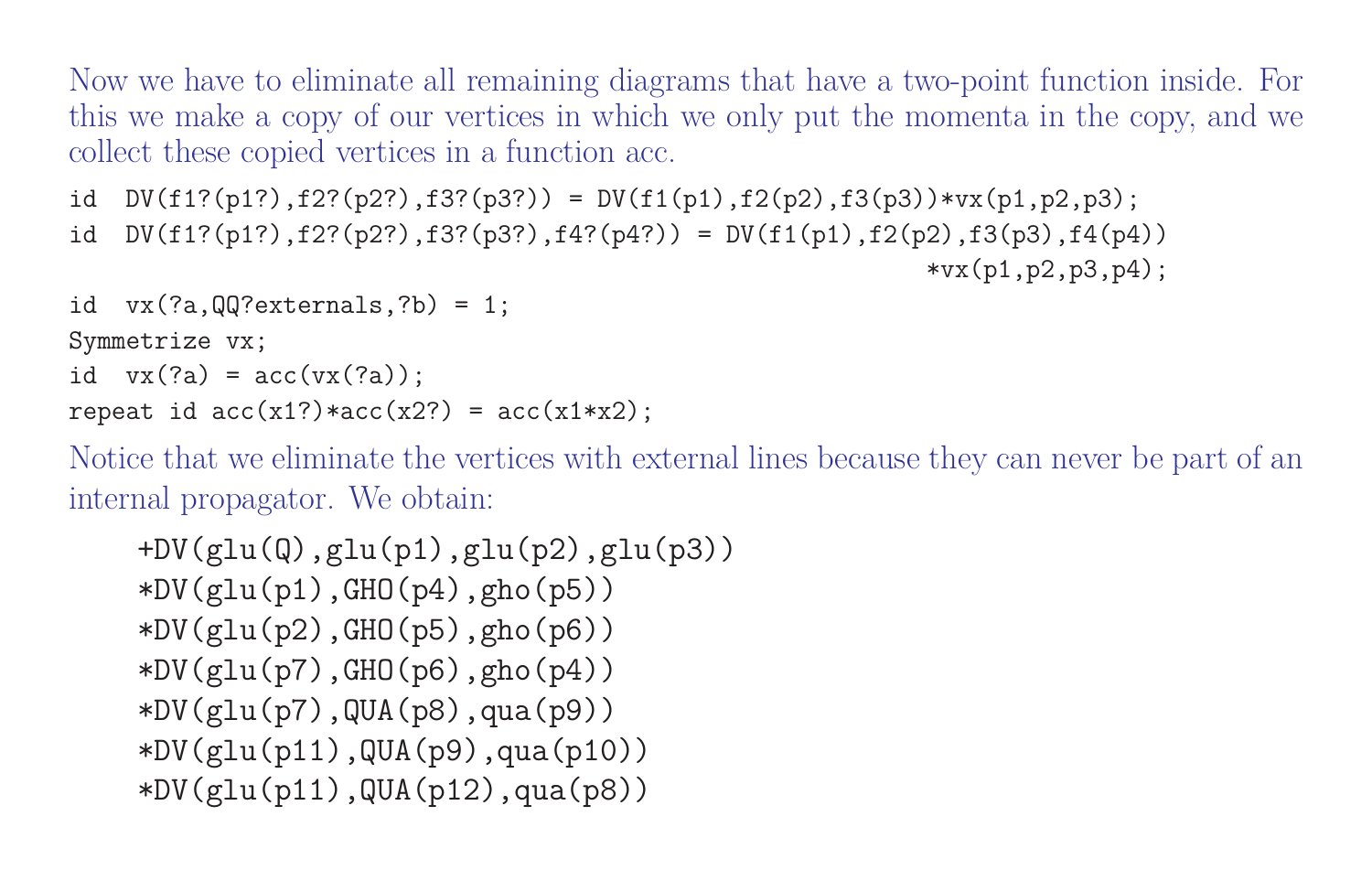```
*DV(glu(p13),QUA(p10),qua(p12))
*DV(glu(Q),glu(p13),glu(p3))*dp(2,glu(p3),glu(p3))*acc(vx(p1,p4,p5)*vx(p2,p5,p6)*vx(p4,p6,p7)*vx(p7,p8,p9)*vx(p8,p11,p12)*vx(p9,p10,p11)*vx(p10,p12,p13))
```
Now comes the algorithm: starting from each vertex, we construct the collection of vertices that are connected to it. We add them one by one and if at any time the total number of open lines of such a group is 2, this group is part of a propagator and we can throw the diagram. We have to try this in all possible ways.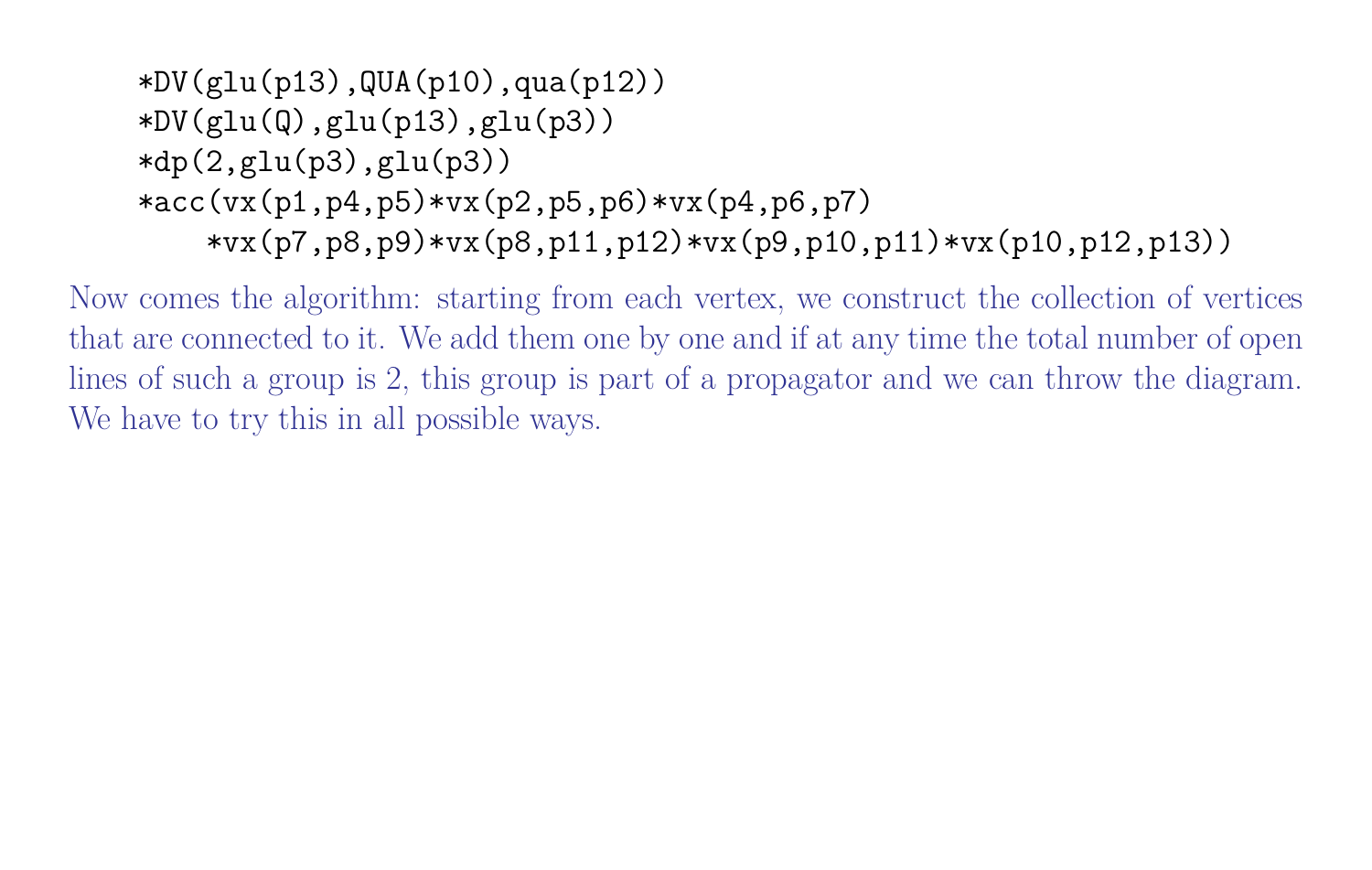```
x = 0;
Argument acc;
    id,all,vx(?a) = dV(?a);
EndArgument;
Repeat;
  Argument acc;
    id, all, dV(?a, p1?, ?b) * vx(?c, p1?, ?d) = dV(?a, ?c, ?b, ?d);Symmetrize dV;
    repeat id dV(?a, p1?, p1?, ?b) = dV(?a, ?b);
    if ( match(dV(p1?, p2?)) ) x = 1;
  EndArgument;
  if (*x == 1) Discard;
EndRepeat;
```
id  $acc(x?) = 1$ ;

In the beginning we take one vx in all possible ways. This means that if there are 7 vertices, we generate 7 terms inside acc each of which has one (different) vx replaced by dV. Then in the repeat we add, in all possible ways each time one vx to the dV and eliminate repeated vectors, If at any time any of the terms inside acc has a dV with only two arguments we set a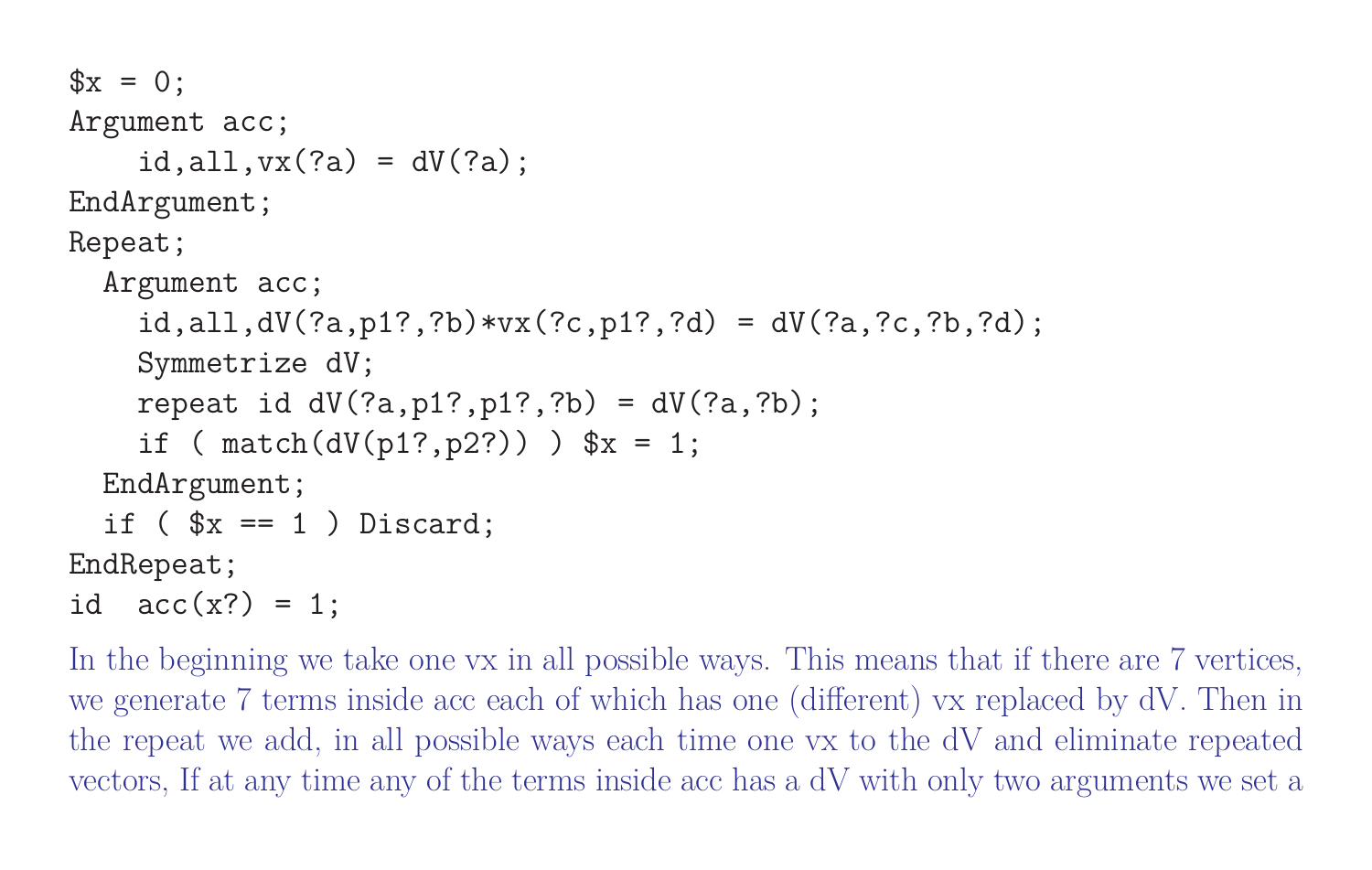mark inside \$x and the whole term can be eliminated. If this condition never occurs we can keep the term.

This method is amazingly versatile. It is independent of the number of loops inside the diagram, or inside the propagator. It is also independent of the number of external legs. In addition it is rather fast. We tried it out on the sum of all 169788 5-loop gluon propagator diagrams in the background gauge. With the old topology matching and some tricks by which we could avoid having to match 4-loop subtopologies, the execution time was 507 sec. With the new method it went down to 106 sec. In addition the code is only 38 lines instead of 127 lines. The number of remaining diagrams was reduced to 80064.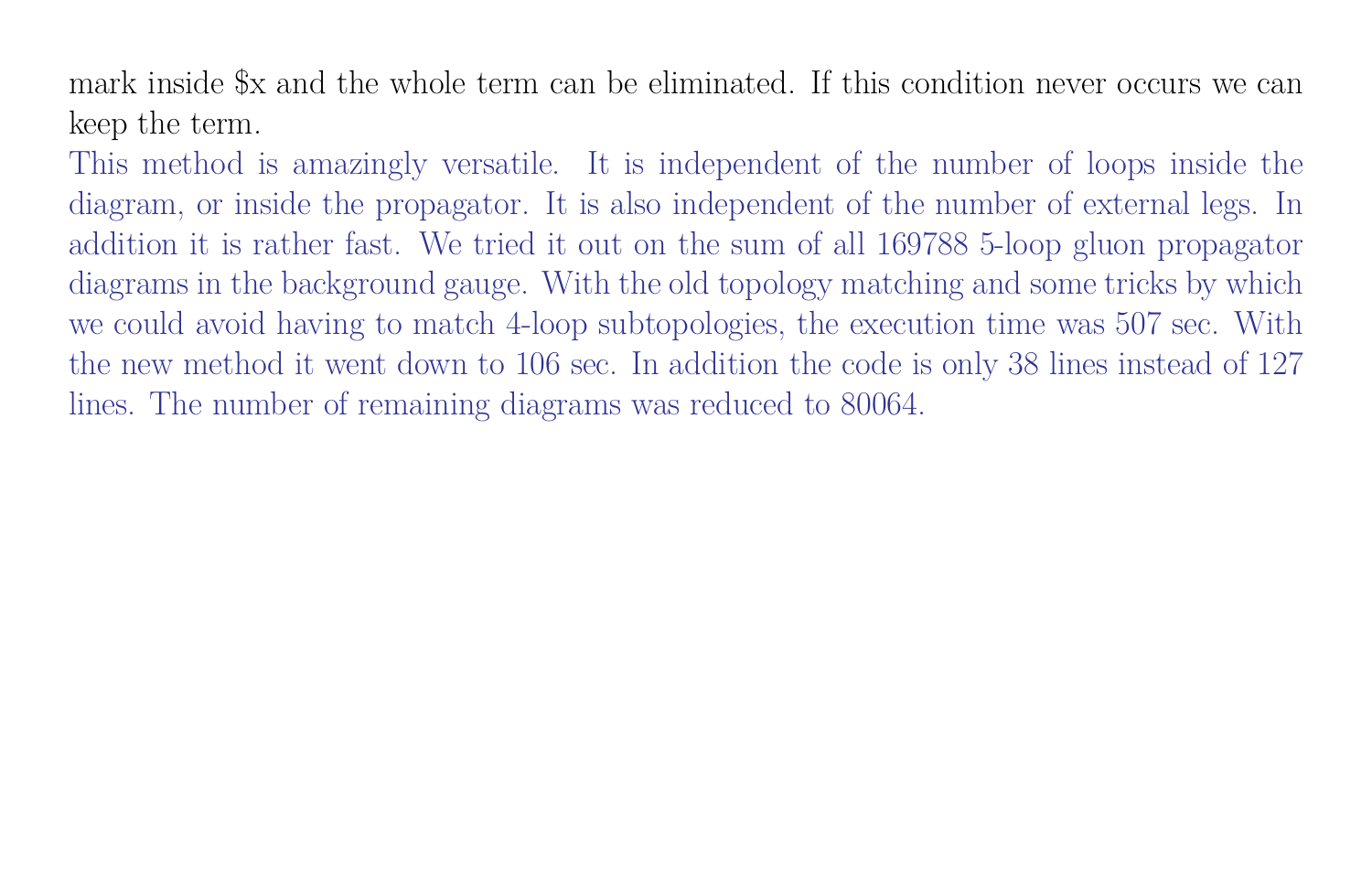# Topologies

As mentioned, the id,all was actually intended for manipulating topologies. Here is an example of determining all automorphisms of the no topology for 3-loop propagator graphs:



```
CFunction v(s),auto;
Vector Q,p1,...,p8,QQ,q0,...,q8;
Set pp:<p1,-p1>,...,<p8,-p8>;
*
L F = v(-Q, p1, -p6) * v(-p1, p2, p7) * v(p3, -p2, p8)*v(-p3,p4,0)*v(p5,-p4,-p7)*v(-p5,p6,-p8);x = term;
id all,$x * replace_(Q,Q?{Q,-Q},<p1,p1?>,...,<p8,p8?>)
        = $x * auto([0, 0, 0, \text{nd}, \text{nd}, \text{nd}, \text{d}, \text{nd}]);
```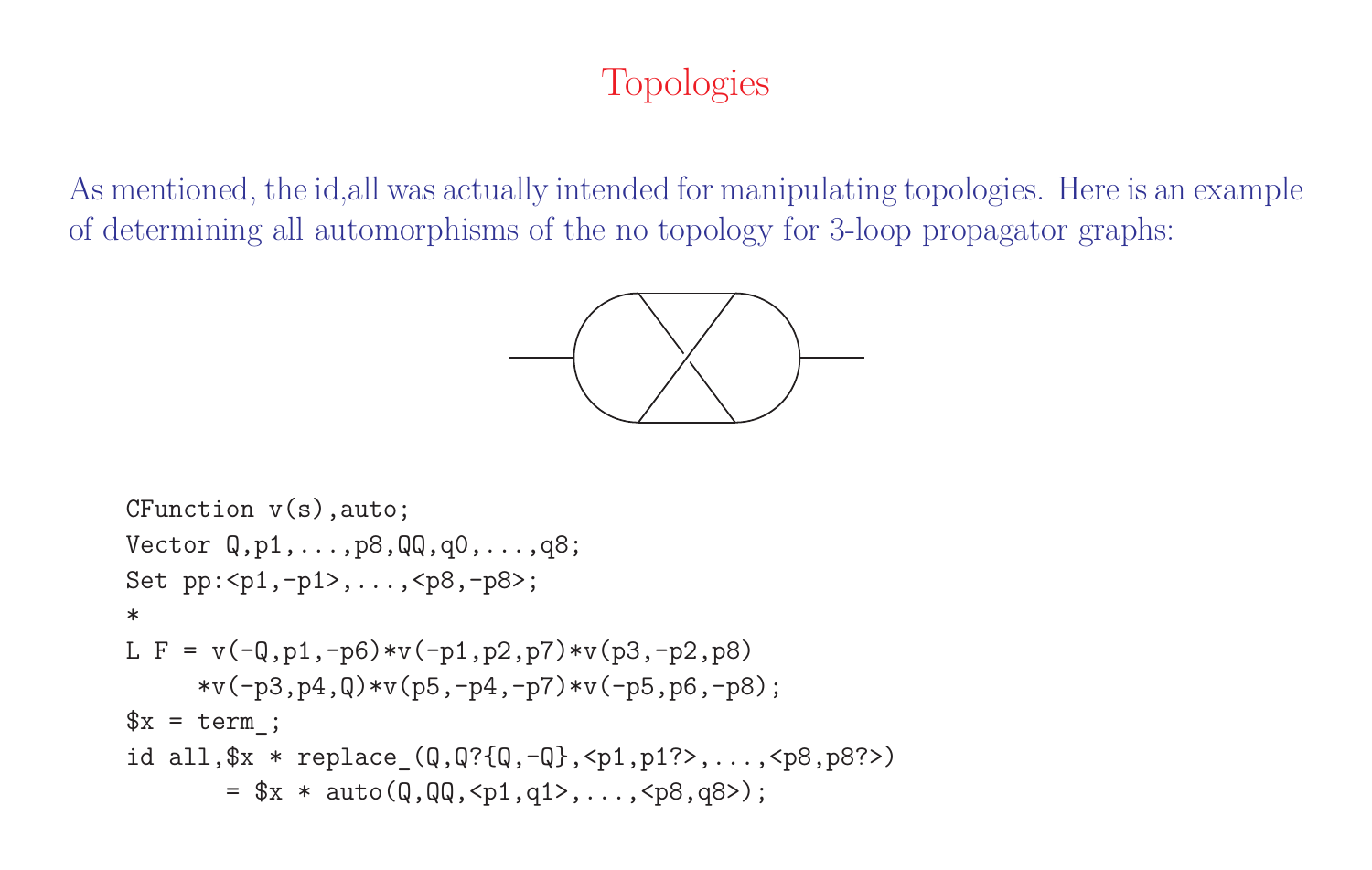Bracket v; Print +f +s; .sort

 $F =$ 

\*

 $+ v(-Q,-p6,p1) * v(-p1,p2,p7) * v(-p2,p3,p8) * v(-p3,Q,p4) * v(-p4,-p7,p5) * v($  $-p5, -p8, p6$   $*$  ( + auto(Q,QQ,p1,q1,p2,q2,p3,q3,p4,q4,p5,q5,p6,q6,p7,q7,p8,q8) + auto(Q,QQ,p1,q1,p7,q2,-p4,q3,-p3,q4,p8,q5,p6,q6,p2,q7,p5,q8)  $+$  auto( $Q,QQ,-p6,q1,-p5,q2,-p4,q3,-p3,q4,-p2,q5,-p1,q6,-p8,q7,-p7,q8)$  $+$  auto( $Q,QQ,-p6,q1,-p8,q2,p3,q3,p4,q4,-p7,q5,-p1,q6,-p5,q7,-p2,q8)$ + auto(-Q,QQ,p4,q1,p5,q2,p6,q3,p1,q4,p2,q5,p3,q6,-p7,q7,-p8,q8) + auto(-Q,QQ,p4,q1,-p7,q2,-p1,q3,-p6,q4,-p8,q5,p3,q6,p5,q7,p2,q8) + auto(-Q,QQ,-p3,q1,p8,q2,p6,q3,p1,q4,p7,q5,-p4,q6,-p2,q7,-p5,q8)  $+$  auto( $-Q$ , $QQ$ , $-p3$ , $q1$ , $-p2$ , $q2$ , $-p1$ , $q3$ , $-p6$ , $q4$ , $-p5$ , $q5$ , $-p4$ , $q6$ , $p8$ , $q7$ , $p7$ , $q8$ ) );

The dollar variable makes a copy of the current term and then the id statement matches the term onto itself, but thanks to the replace statement all variables have become wildcards and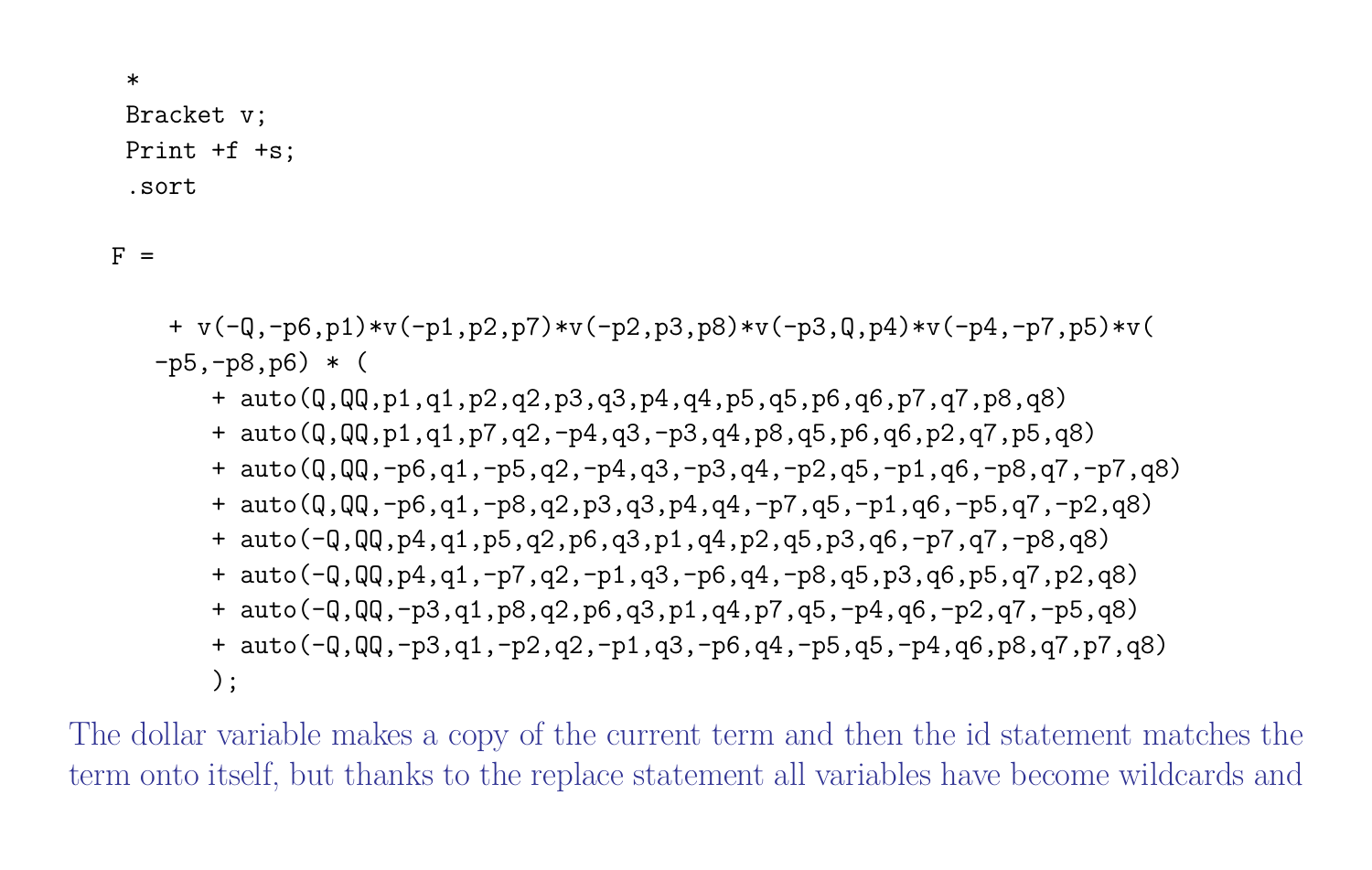hence the statement generates all possible relabellings of the momenta. These relabellings are then stored in the function auto. The trick with the replace in the left hand side is due to Takahiro Ueda. It did not work right away as intended and needed a considerable amount of debugging, because this was never considered as possible.

```
id auto(?a) = replace (?a)/8;Print +f +s;
 .end
F =+ v(-QQ, -q6, q1)*v(-q1, q2, q7)*v(-q2, q3, q8)*v(-q3, QQ, q4)*v(-q4, -q7, q5)*v(-q5,-q8,q6)
   ;
```
In the end we have the program execute those symmetry operations and we see that we get the input back, except for that now we have vectors q instead of vectors p (and QQ instead of  $Q$ ).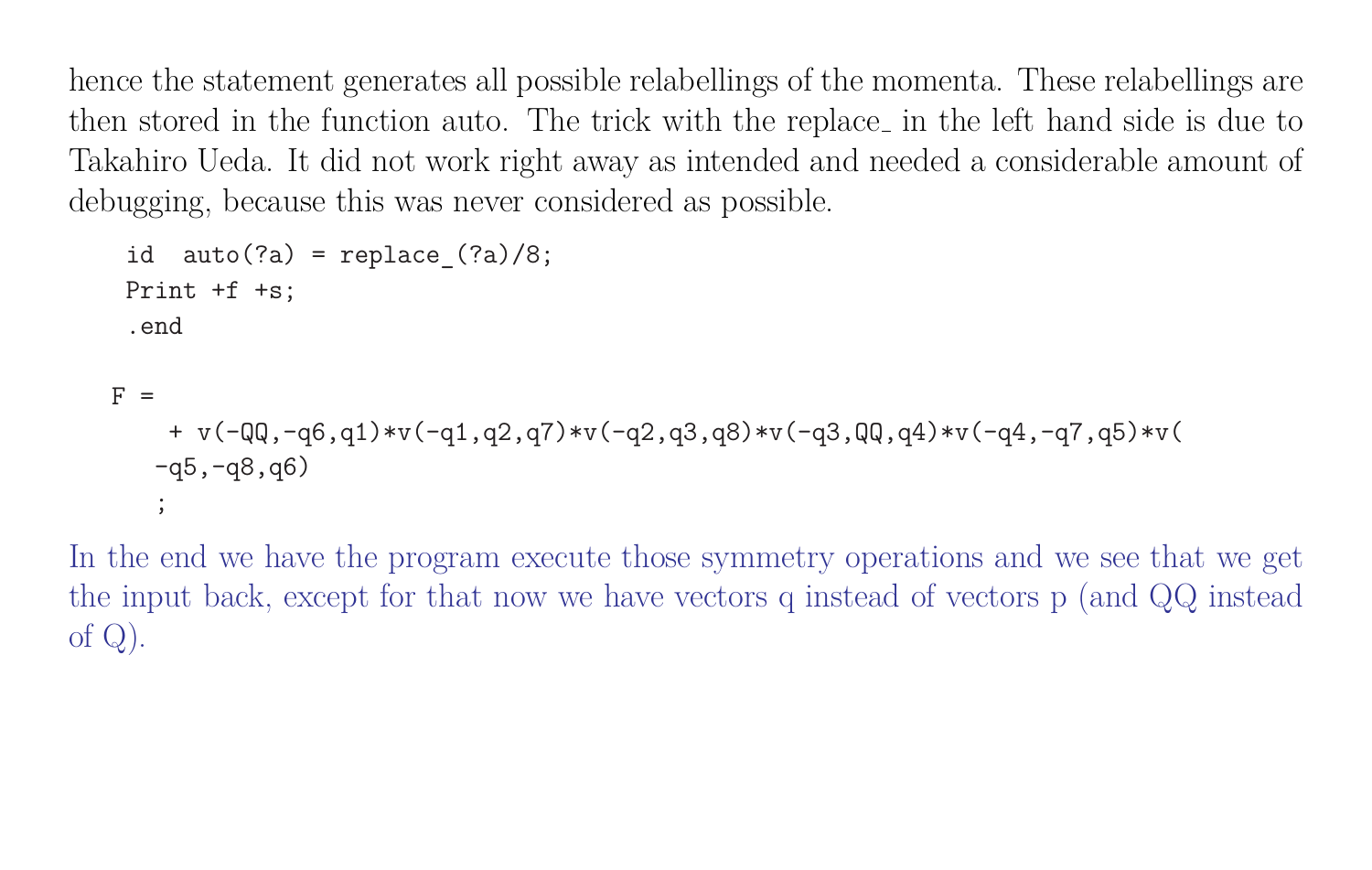As we saw, the id,all together with the trick to match the term with itself really hit the essence of graph automorphisms, and there was an immediate payoff in the form of the propagator example.

Now how do we determine the topology of a diagram in FORM? And how do we transform to the notation that is being used in the library routines for those topologies? Again, in Mincer this could still be done 'by hand' because there were basically only 18 topologies. Here it is different with more than 400 topologies and if one would like to go to 5 loops there are thousands.

The first step is that the program that (automatically) produces the library routines should tell us what notation it uses. In the case of the Forcer library this is written into a file notation.h which looks like (just some representatives):

```
+vx(-Q,p4,p5)*vx(p3,-p4,p10)
 *vx(p2,-p3,p9)
 *vx(p1,-p2,p11)
 *vx(-p5,p6,-p11)*vx(-p6,p7,-p10)
 *vx(-p7,p8,-p9)
```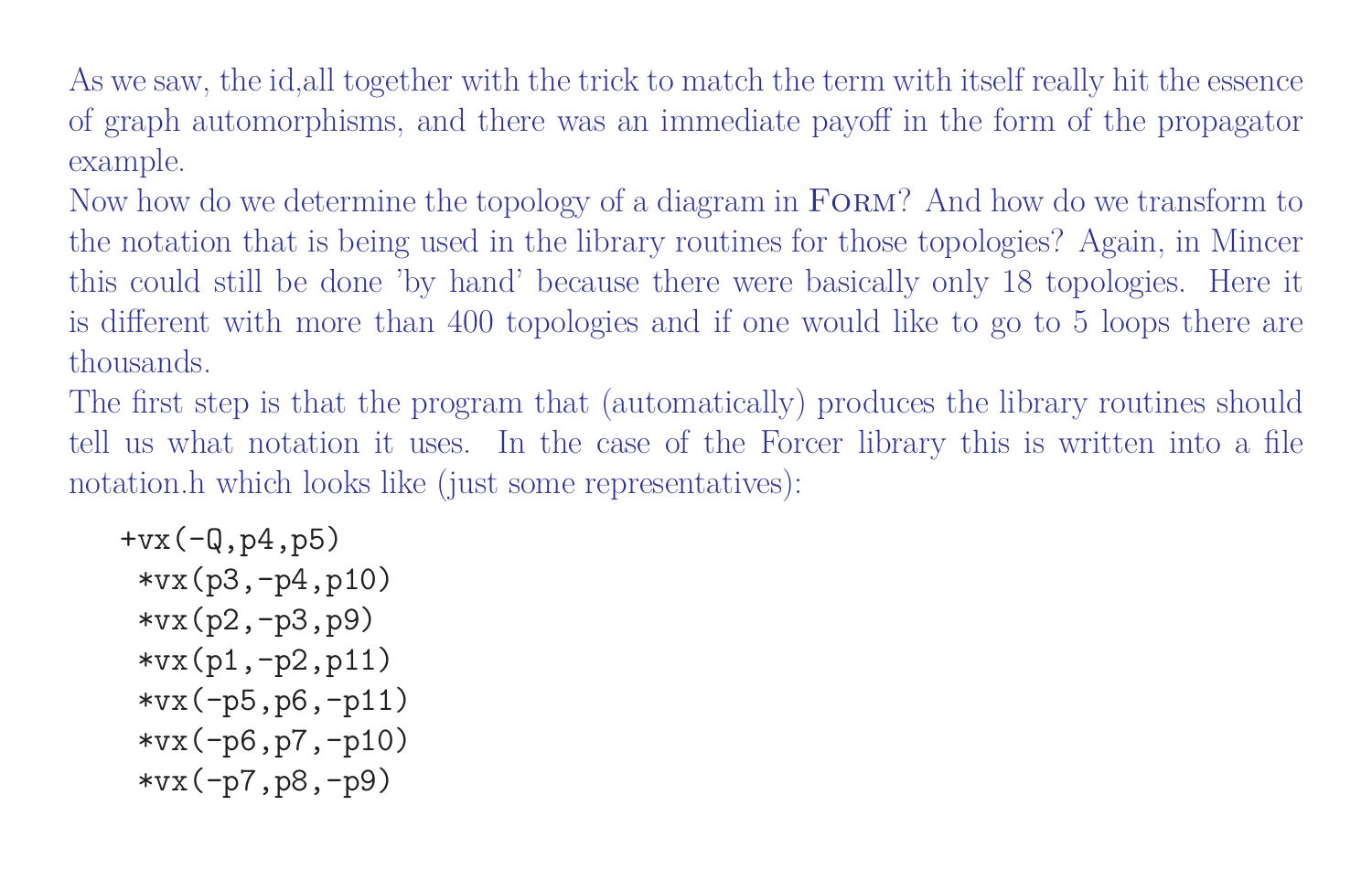```
*vx(-p1,-p8,Q)*TOPO(Mno1)
      .
      .
+vx(-Q,p2,p3)
 *vx(p1,-p2,p5)
 *vx(-p1,p4,Q)*vx(-p3,-p4,-p5)
 *ex(p2,p4)*TOPO(Mt1star24)
```
These are those two topologies:



Each topology is represented by its vertices and momenta with a direction and a number. In addition there is a function ex of which the argument(s) tell us about insertions and of course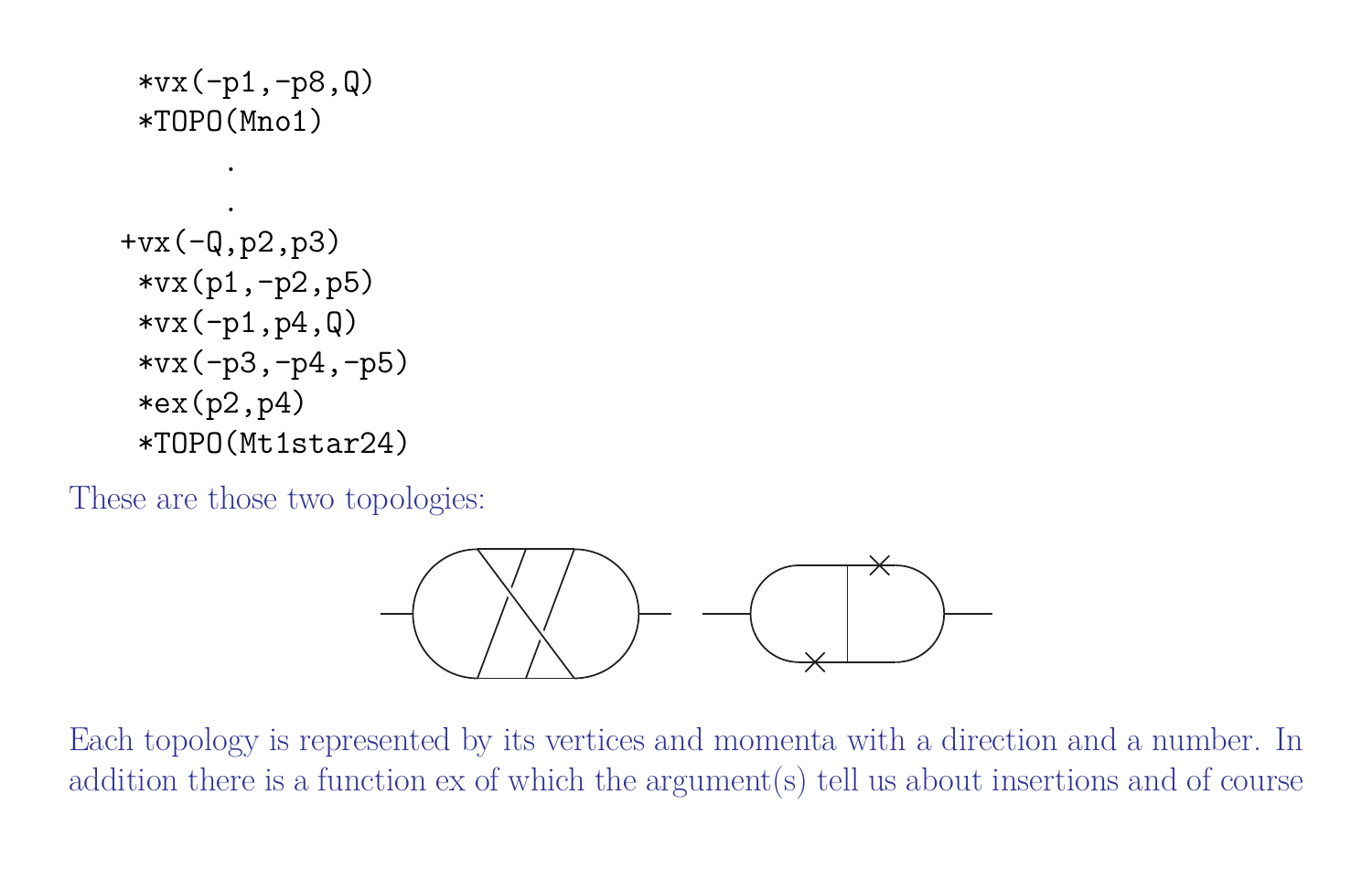the name of the topology. In the sequel we will ignore optimizations and just look at the main mechanism.

Step 1 is to make copies of the topologies into an array of \$-variables. We keep there only the vertices with momenta (as in example 1) and we strip the signs of the momenta (for speed). We also keep the ex function but change it to the symmetric function EX. We change the function vx to the symmetric function v. We also put the names of the topologies (we represent them by symbols) in a set tnames. Hence, if the first topology above becomes topology number 2 we have

```
$topo2 = +v(Q,p4,p5) * v(p3,p4,p10) * v(p2,p3,p9) * v(p1,p2,p11)*v(p5,p6,p11)*v(p6,p7,p10)*v(p7,p8,p9)*v(p1,p8,Q);tnames[2] \rightarrow Mno1
```
Next we create a dictionary.

```
#OpenDictionary wildmom
    #do i = 1, '$MAXPROPS'#add p'i': "p'i'?$p'i'"
    #enddo
#CloseDictionary
```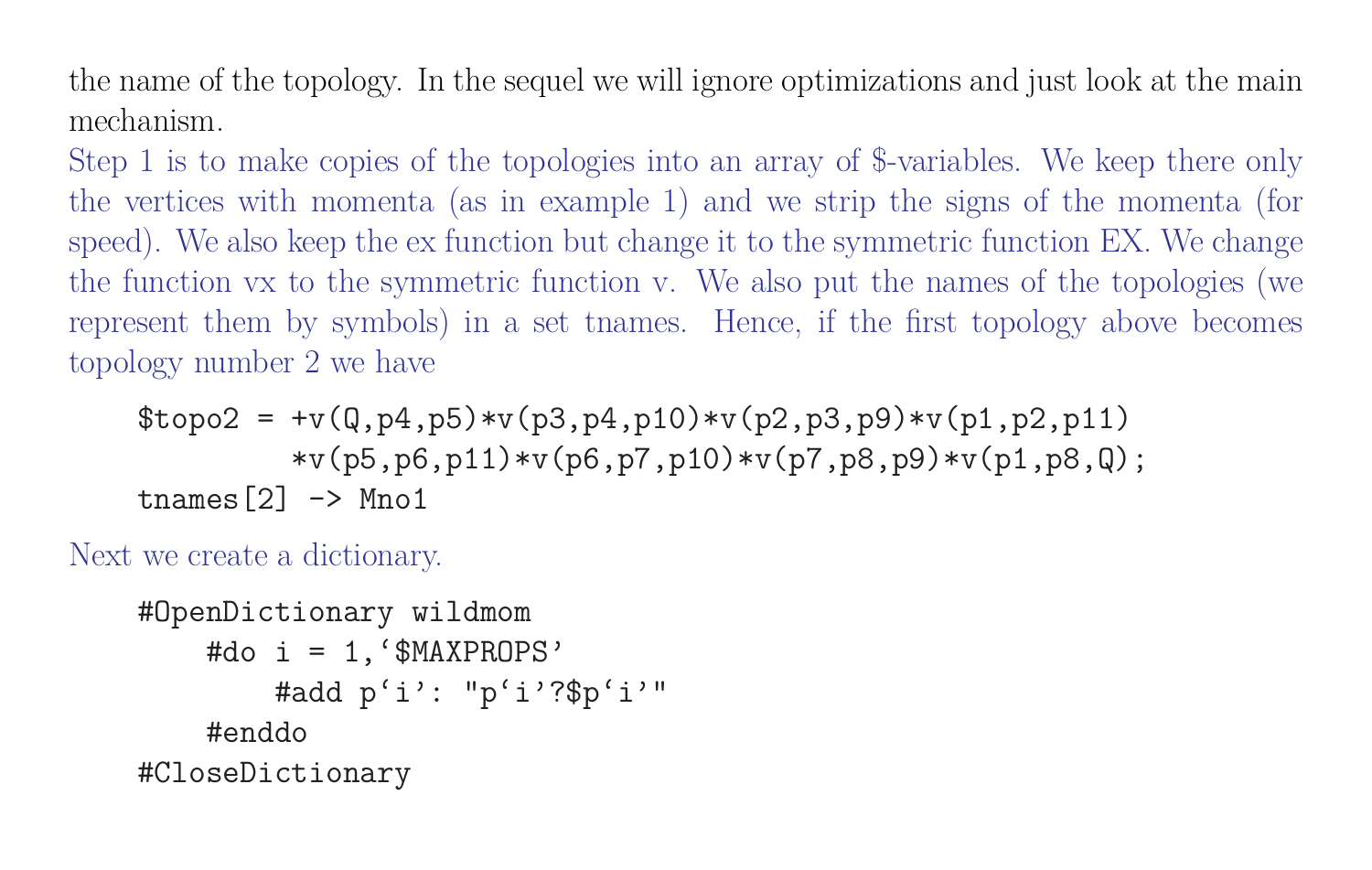Originally the dictionaries were designed for creating complicated outputs. Their first use was for the GRACE system. The feature we use here is that they print the output for a given variable as indicated in the text string. When this dictionary is active the system prints

v(Q,p4?\$p4,p5?\$p5)

instead of

 $v(Q,p4,p5)$ 

Now we are ready for the main part. We start with making a copy of all our vertices and propagators into the function acc. Inside acc we strip the particle information and bring everything to a similar notation as the topologies in the dollar variables. The code becomes: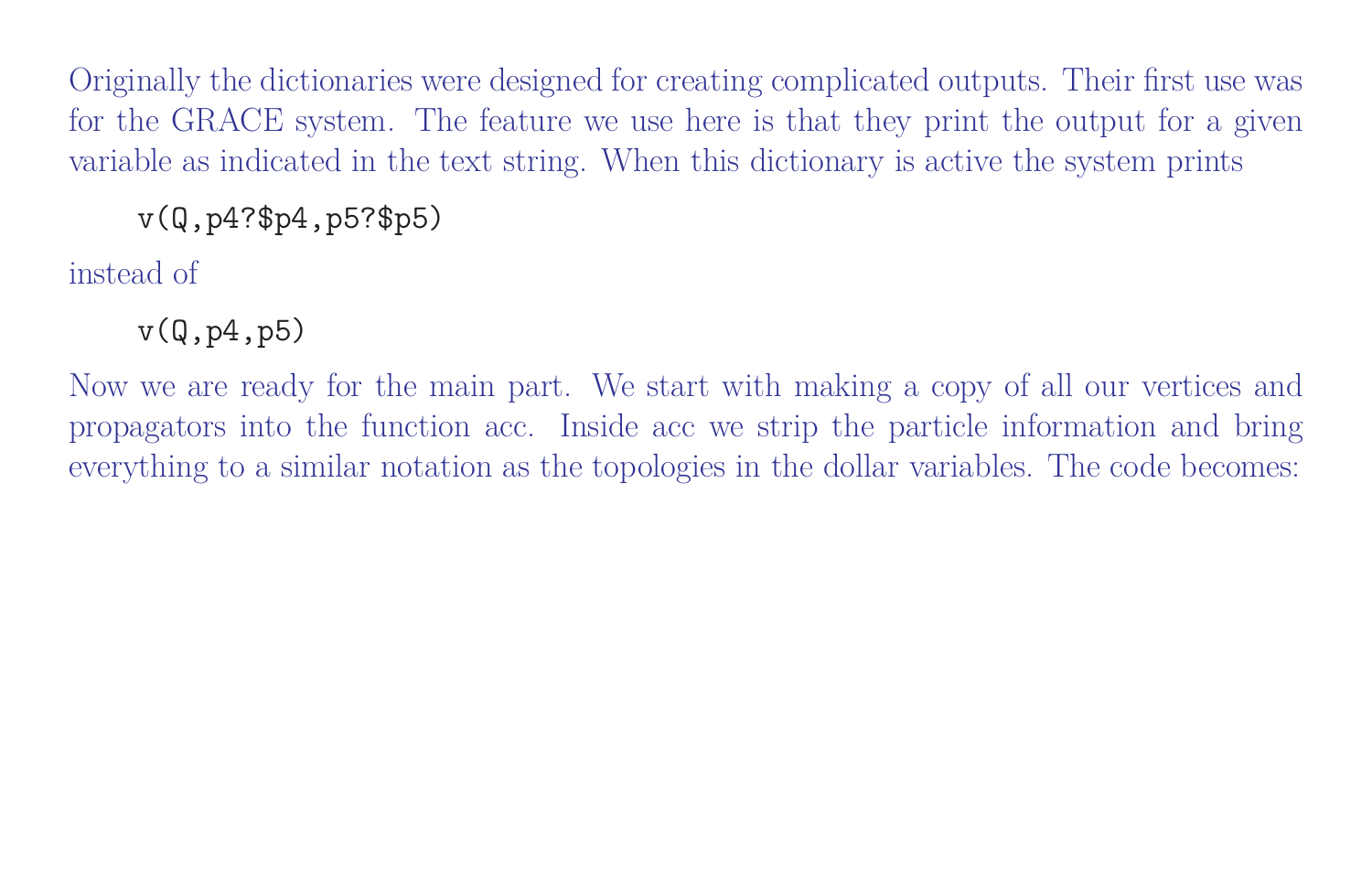```
#do i = 1,'$MAXPROPS'
  $p'i' = p'i';
#enddo
$catch = 0;Argument acc;
  #UseDictionary wildmom($)
    #do i = 1,'$numtopo'
      if ( match('$topo'i'') );
        $toponum = 'i';$catch = 1;goto caught;
      endif;
    #enddo
  #CloseDictionary
  Label caught;
EndArgument;
```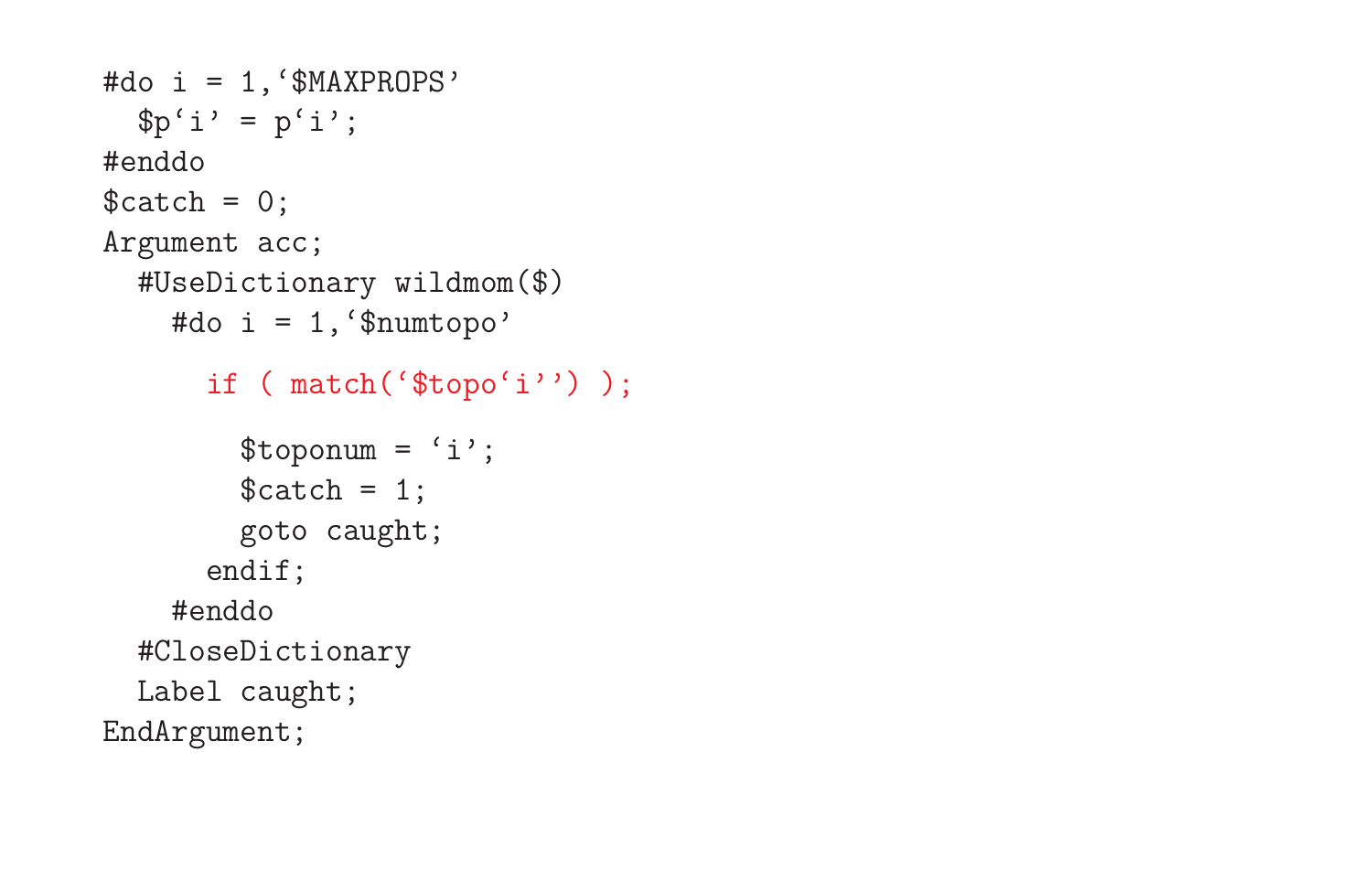```
if ( $catch );
  id acc('2a) = 1;Multiply replace(Q, Q,
         <$p1,p1>,...,<$p'$MAXPROPS',p'$MAXPROPS'>)*topo($toponum);
  id topo(n?) = topo(n,tnames[n]);
  id replace(?a) = replace(?a);
elseif (<math>\$</math> catch == 0 );Print +f "The following diagram did not match a topology: \n %t";
endif;
```
The key statements are in red. In the first we try to match a topology into the diagram. If this is successful, the values of the wildcards are loaded into the dollar variables \$p1,\$p2,... In the other statement we replace the values of the dollar variables in the diagram by the corresponding values in the topology.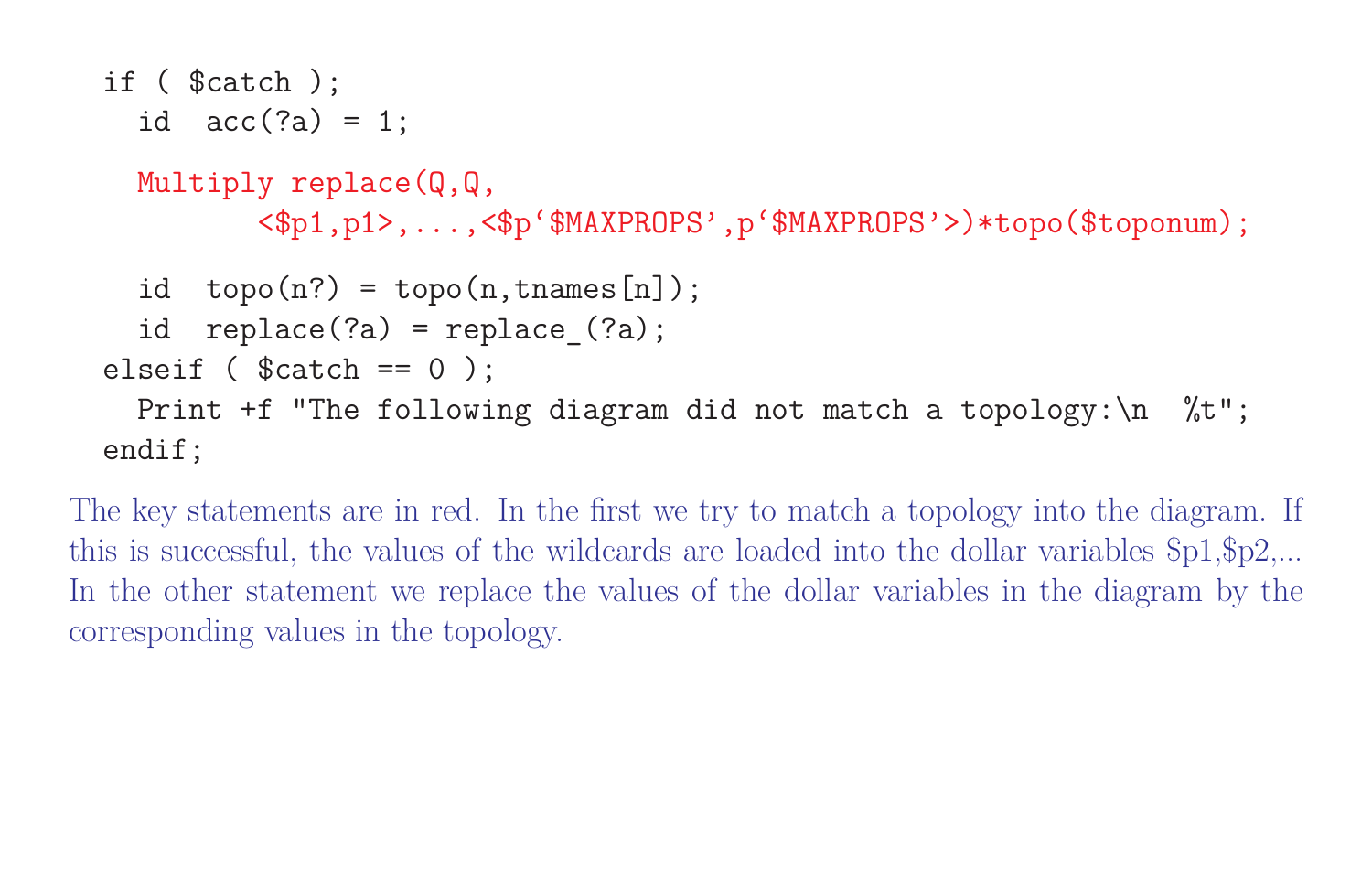As it is, when there are  $N$  diagrams and  $M$  topologies this needs on average  $\frac{NM}{2}$  pattern matchings. This can be improved a lot by extra functions that tell how many 3-point and 4-point vertices there are and how many of those connect to an outside line, which is a kind of hashing. We will skip that here.

After the topology has been determined, it is rather easy to restore the signs on the momenta by comparing vertices. We skip that as well.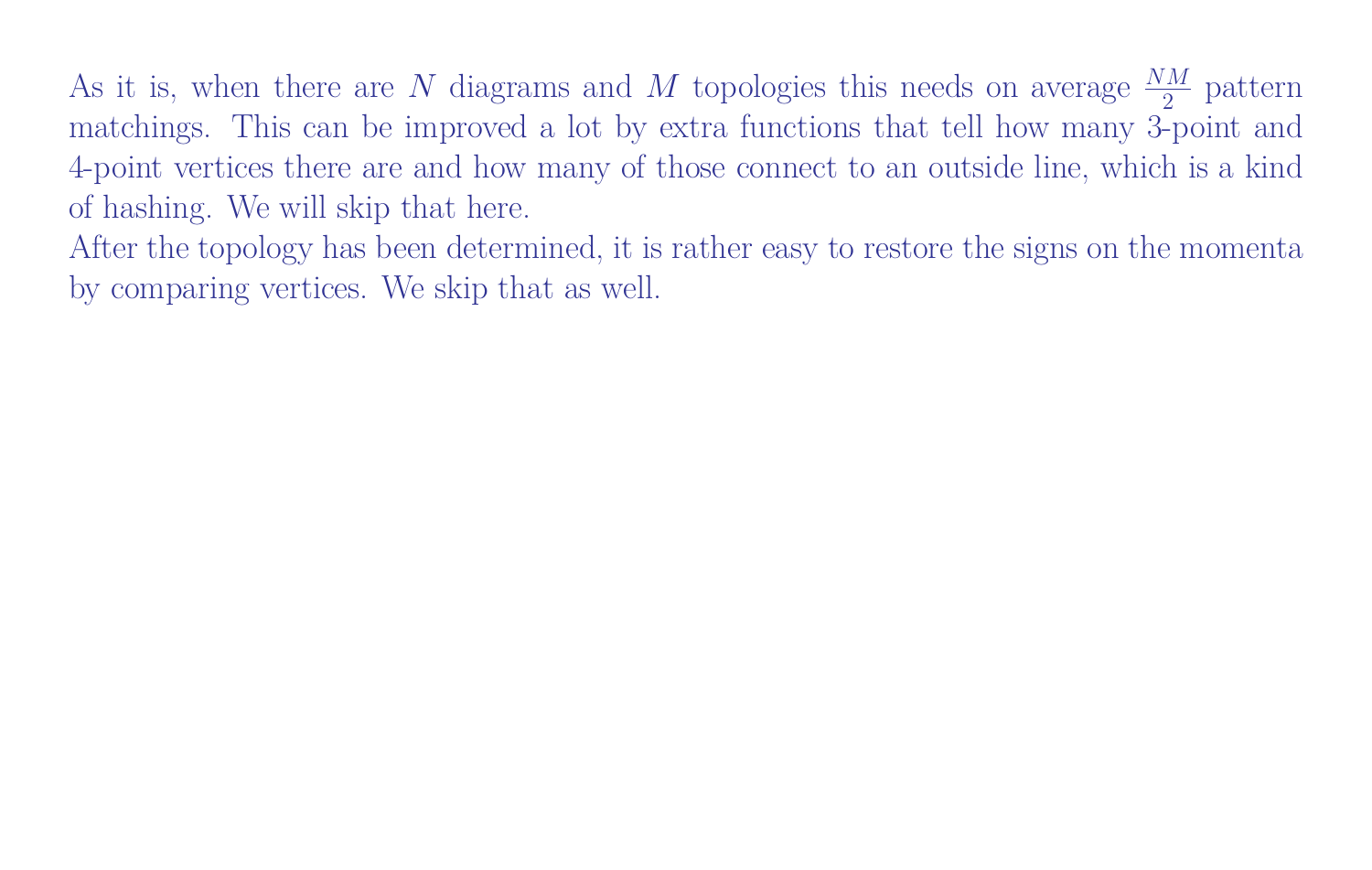## Tables of statements

The new feature here is the id\_function. But to explain what it does and why it was introduced is quite a story.

- Forcer uses dotproducts in the numerator, just like Mincer.
- LiteRed uses a clever choice of 15 invariants.

### Why do we do this differently?

- Reductions like the triangle rule are much more complicated in terms of invariants.
- The choice of invariants or dotproducts in the numerator can influence the complexity of the difficult reductions very much.
- Integrating out a one loop subdiagram is much easier with dotproducts.

The use of the dotproducts gives much more freedom in the choice of variables and hence more compact reductions. (See also the talk by Takahiro Ueda). This goes at the cost of needing frequent rewritings between the various reduction steps. (You win some, you loose some).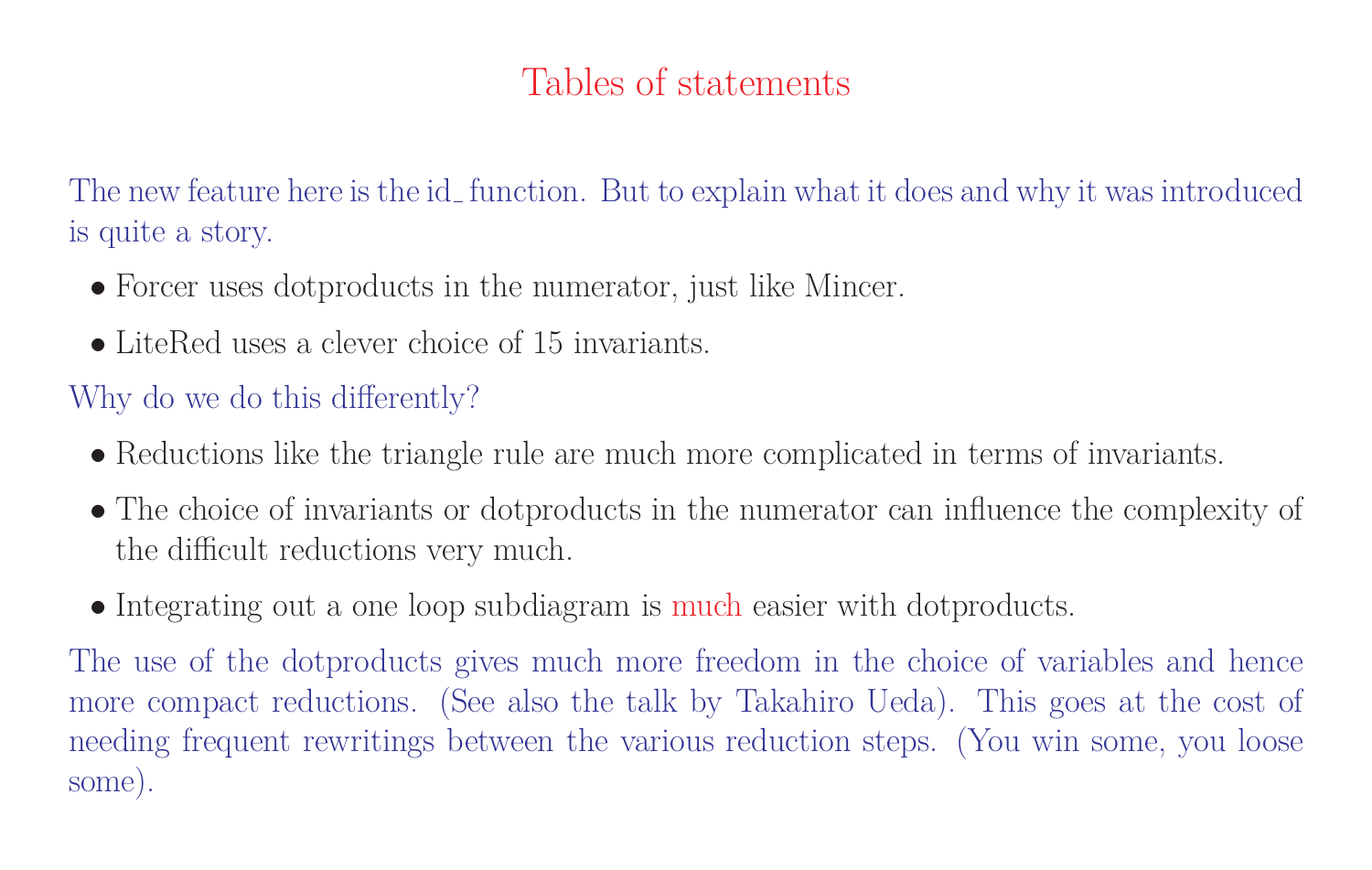Let us consider the no1 topology and what happens if the reduction removes a line.



Each of the new topologies has its own notation and its own 'irreducible' dotproducts in the numerator. Hence there needs to be a relabelling. This can be done in a relatively simple way by a replace function and in the ideal case one does this with a table. If all topologies have a number some table elements could look like

Fill renumtable $(2,0,1,1,1,1,1,1,1,1,1,1)$  = replace\_(p1,Q+p7,p2,p5,p3,p3,p4,p1,p5,p2,p6,-p9,p7 ,-p8,p8,-p7,p9,p6,p10,p4,p11,p10,Mno1,Md416); Fill renumtable $(2,1,0,1,1,1,1,1,1,1,1,1)$  = ....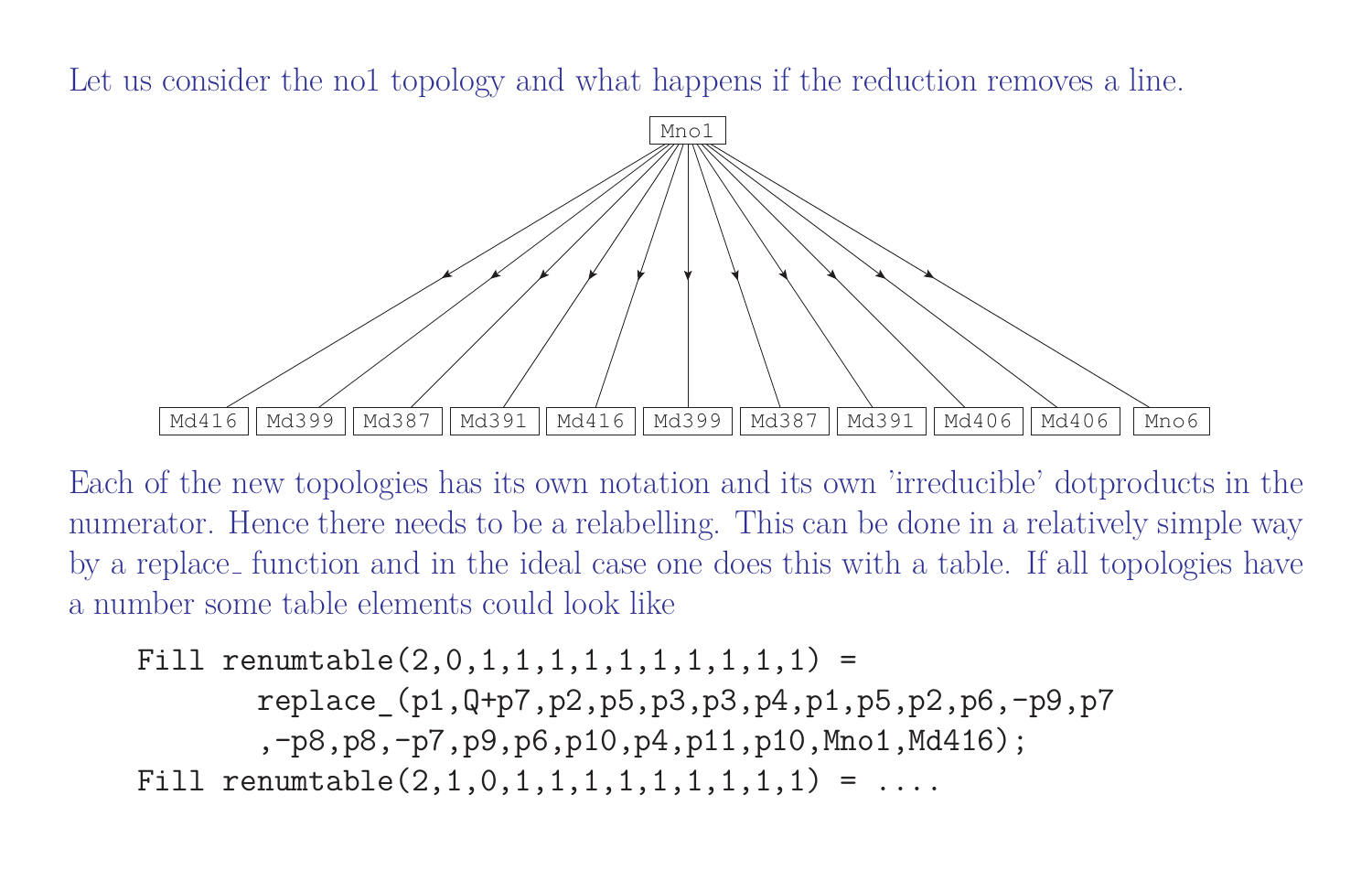and after the no1 reductions have been done one can use the statement

$$
1/
$$
 
$$
1/
$$
 
$$
11n11?>
$$
 
$$
x/ 
$$
11n111
$$
 
$$
11n111
$$
 
$$
11n112
$$
 
$$
11n112
$$
 
$$
11n112
$$
 
$$
11n112
$$
 
$$
11n112
$$
 
$$
11n112
$$
 
$$
11n112
$$
 
$$
11n112
$$
 
$$
11n112
$$
 
$$
11n112
$$
 
$$
11n112
$$
 
$$
11n112
$$
 
$$
11n112
$$
 
$$
11n112
$$
 
$$
11n112
$$
 
$$
11n112
$$
 
$$
11n112
$$
 
$$
11n112
$$
 
$$
11n112
$$
 
$$
11n112
$$
 
$$
11n112
$$
 
$$
11n112
$$
 
$$
11n112
$$
 
$$
11n112
$$
 
$$
11n112
$$
 
$$
11n112
$$
 
$$
11n112
$$
 
$$
11n112
$$
 
$$
11n112
$$
 
$$
11n112
$$
 
$$
11n112
$$
 
$$
11n112
$$
 
$$
11n1
$$
$$

If the table is created by the (python) program that builds the whole system and if all table elements that are undefined are considered to be zero (which is the case if too many lines are missing) one needs only 14396 table elements (and not  $2^{11} \times 400+$ ).

The above relabels the momenta. Now comes the tricky part. The dotproducts in the numerator may not be the dotproducts we need in the new topology. The bad part is that there can be high powers of those dotproducts when you want Andreas Vogt to calculate some nice large N Mellin moments. Leaving that problem (it IS a big problem) aside we still have the case that we have a number of topologies that all need their numerators to be rewritten. And we would like to do this for all of them at the same time and with as few pattern matchings and if statements as possible.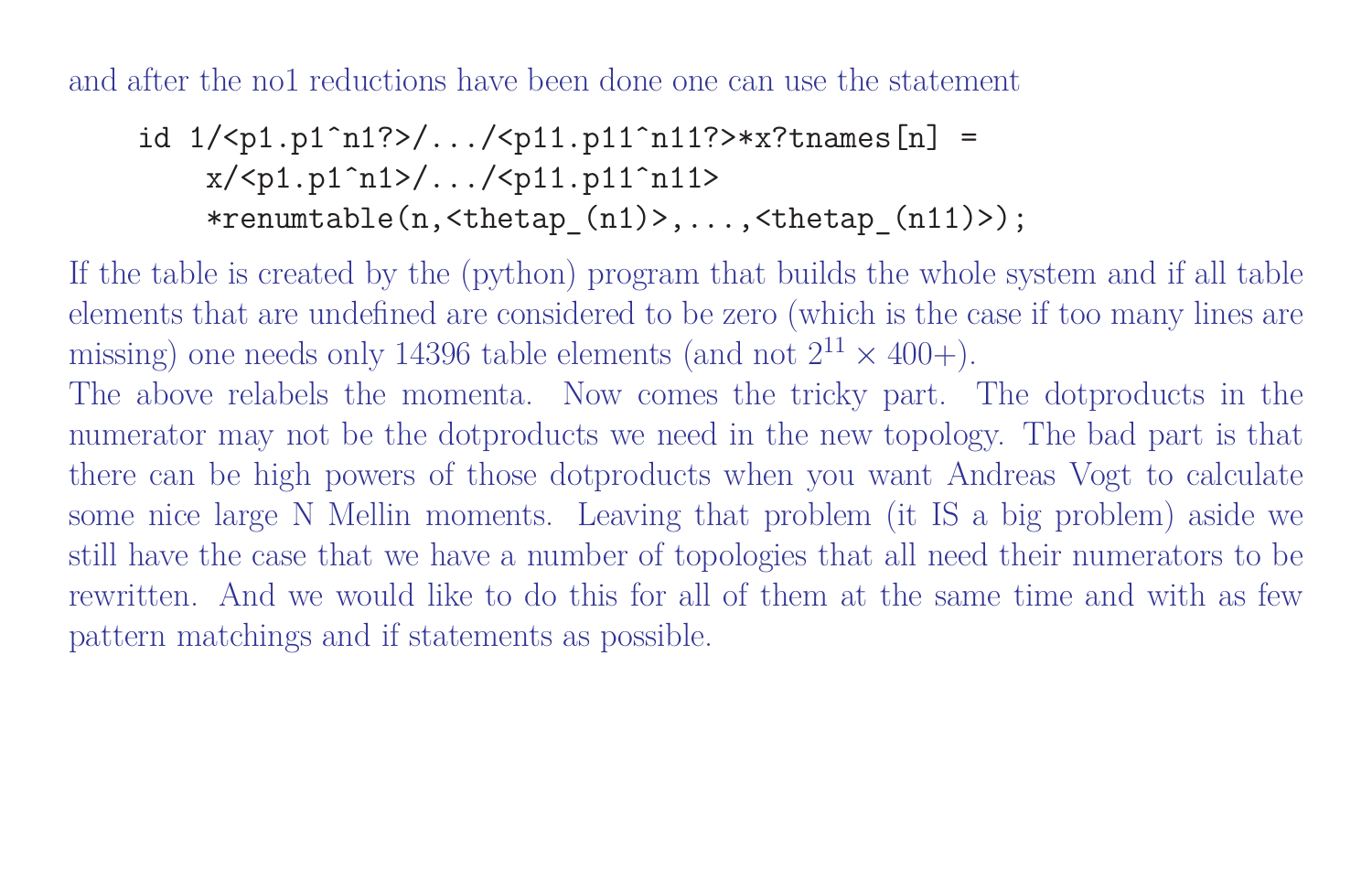For the high powers with many terms on the right hand side (rhs) we want to do 'slow substitutions' as in

```
\n
$$
\text{id } x^n? \{-17\} = x^17*(x1+...+x12)^(n-17);\n \text{sort}\n \text{id } x^n? \{-13\} = x^13*(x1+...+x12)^(n-13);\n \text{sort}\n \text{id } x^n? \{-9\} = x^9*(x1+...+x12)^(n-9);\n \text{sort}\n \text{id } x^n? \{-5\} = x^5*(x1+...+x12)^(n-5);\n \text{sort}\n \text{id } x^n? \{-3\} = x^3*(x1+...+x12)^(n-3);\n \text{sort}\n \text{id } x = x1+...+x12;\n \text{sort}\n
$$

```

This way there are occasional combinations of identical terms and the whole process is usually much faster than a direct

```
id x = x1 + ... + x12;.sort
```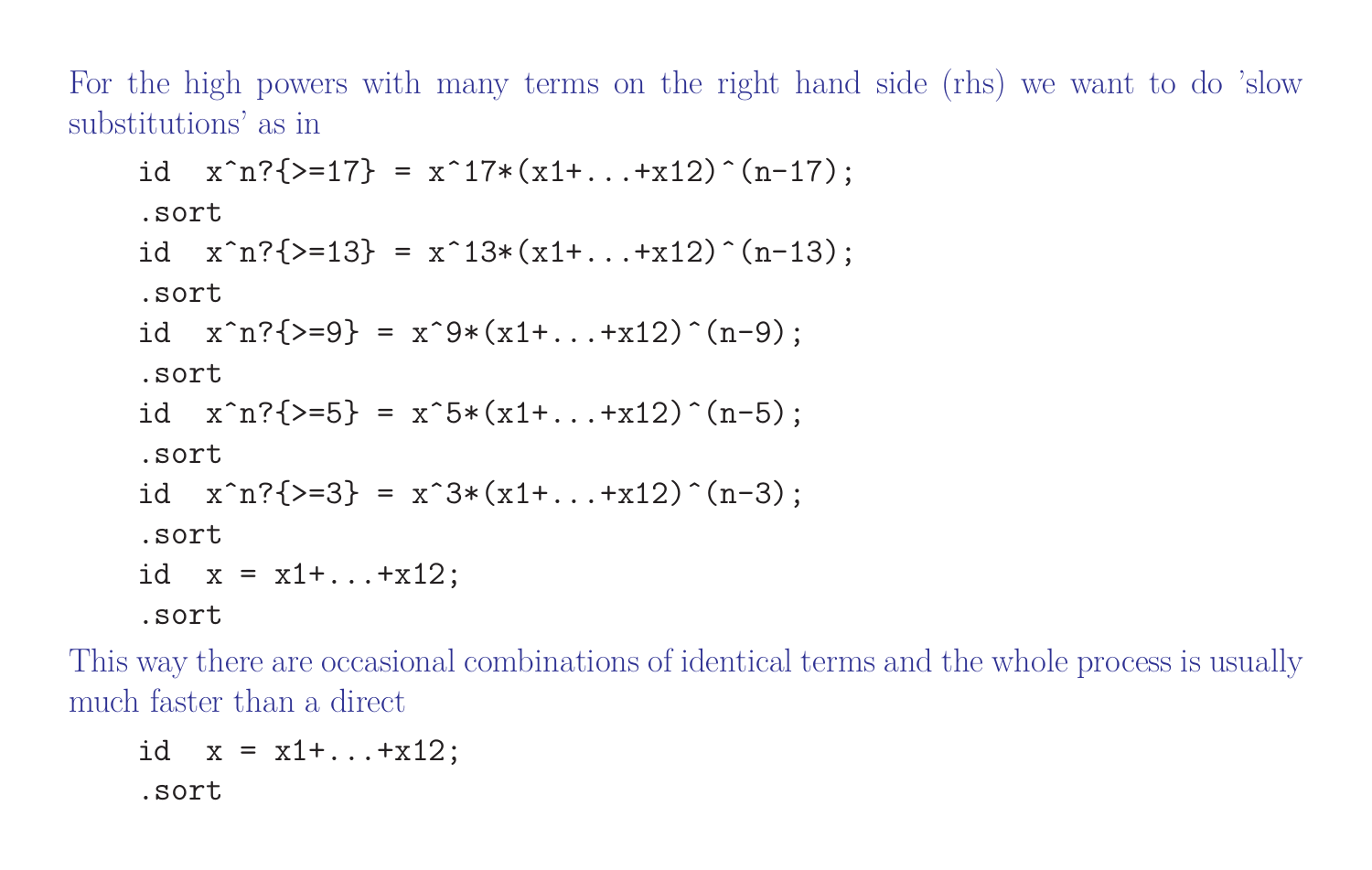Hence we want to set up such a system, but for each of the new topologies this may be different, and we will have several of such variables. One way would be

- Do this for the first topology, first variable.
- Do this for the first topology, second variable.
- Do this for the first topology, third variable.
- Do this for the first topology, fourth variable.
- Do this for the second topology, first variable.
- etc.

This gives an enormous number of steps and in addition for each step all other topologies are spectators that have to be carried around. Hence we would like to execute this all in parallel. But the number of steps for each variable is not a fixed number.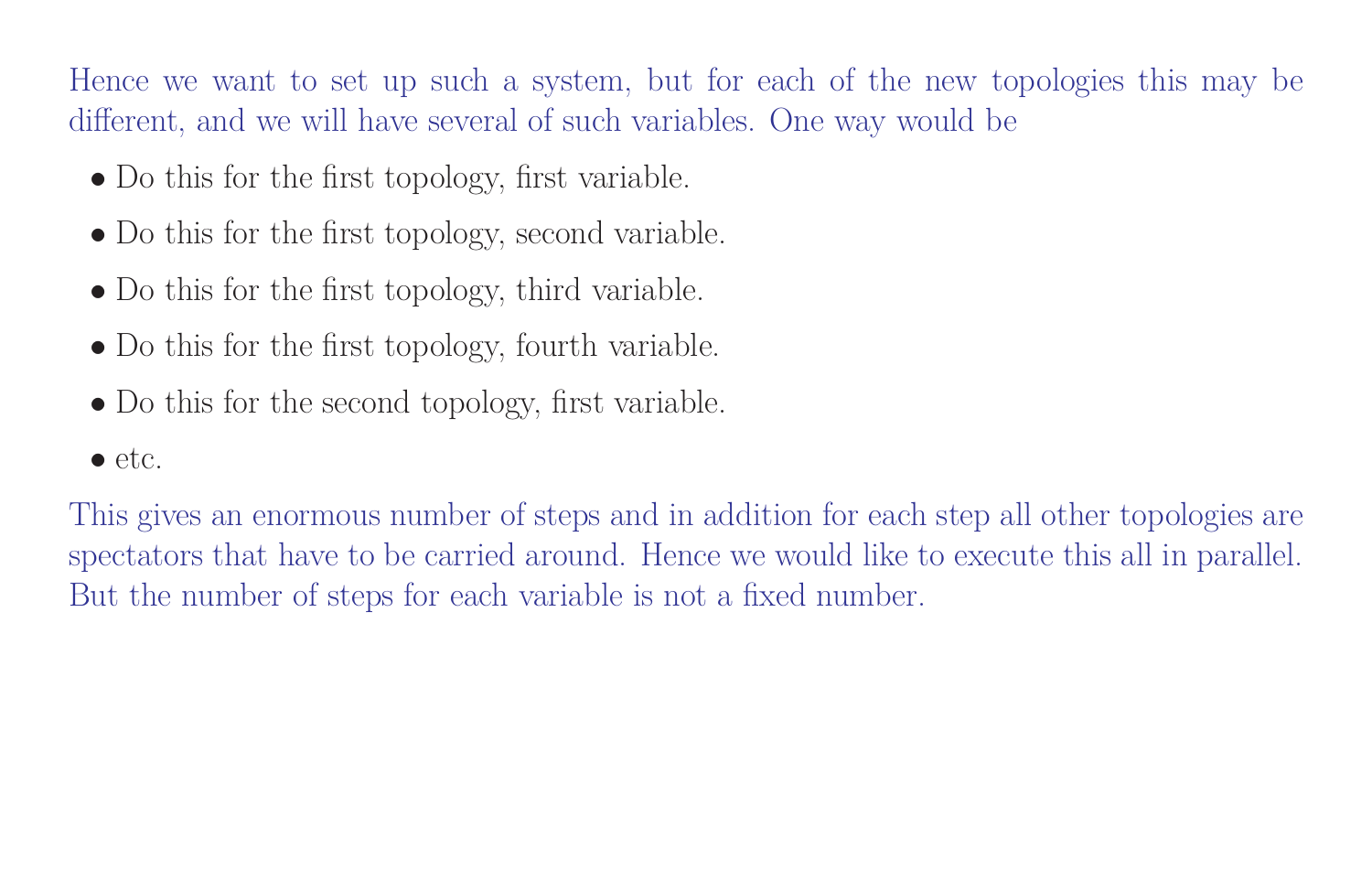To do this optimally we have a special function id... It looks a bit like replace but it has extra powers:

id (p1.p2<sup>o</sup>17,p1.p2<sup>o</sup>17,p1.p2,p1.p1/2+p2.p2/2-p3.p3/2,p4.p5, p4.p4/2+p5.p5/2-p6.p6/2)

will be replaced during execution, after the term has been normalized, by the equivalent of

id  $p1.p2^17 = p1.p2^17;$ al  $p1.p2 = p1.p1/2+p2.p2/2-p3.p3/2$ ; al  $p4.p5 = p4.p4/2+p5.p5/2-p6.p6/2$ ;

which is to say: the first 17 powers of  $p1.p2$  are kept out from the further substitutions and then the other powers are replaced and also  $p4.$  p5 is replaced (we assume that there are fewer than 34 powers of  $p1.p2$ ). The power is that this way we can let the program determine by itself what constitutes a good substitution scheme for each topology and then work out that scheme. It is this kind of AI that is eventually needed if we ever want to go even further. We determine for each variable that needs to be replaced the maximum power. If the maximum power of x were to be 20, and if there would already be 5 table elements from another variable we produce the statements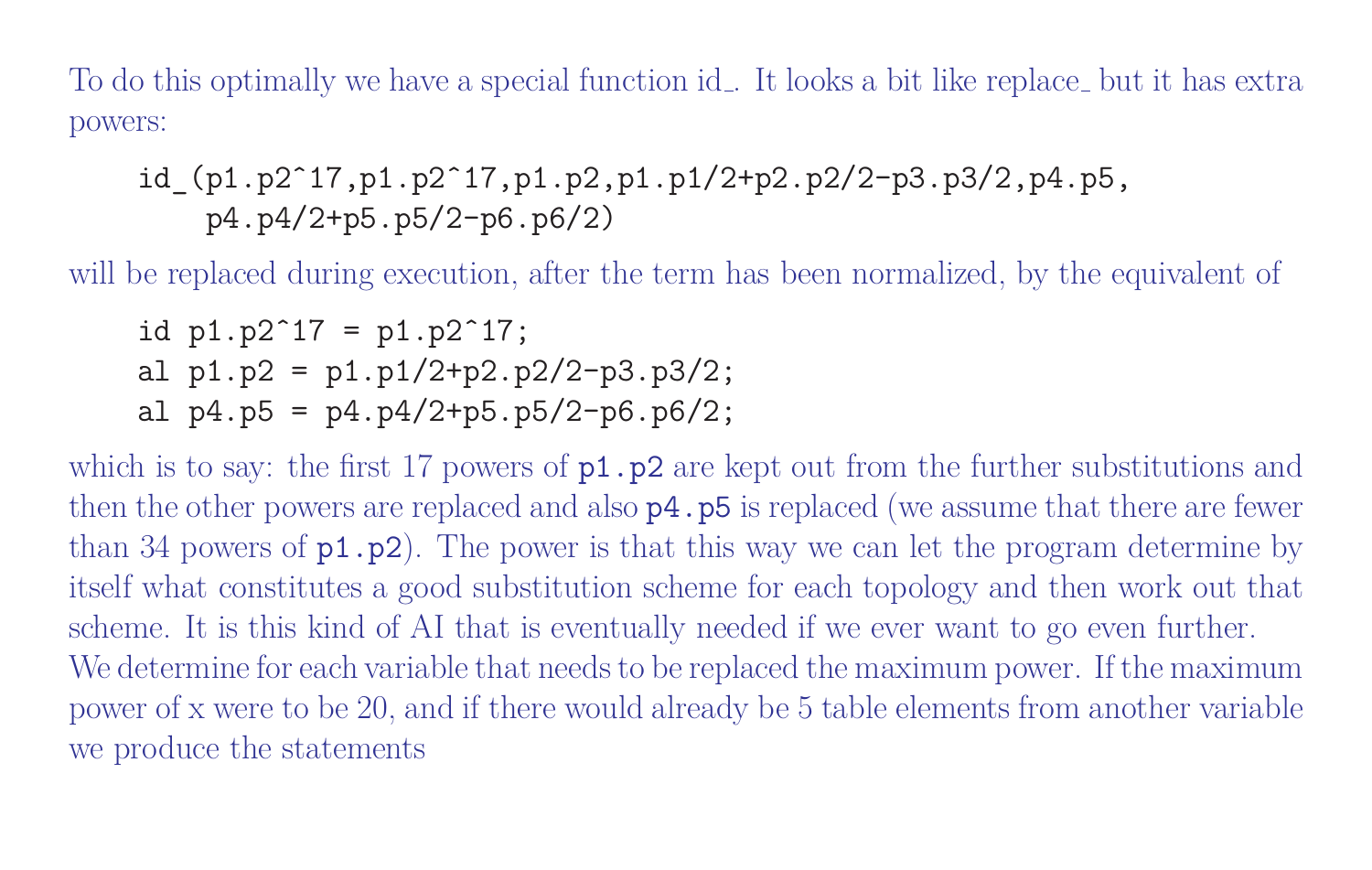Fill dotmaptabl $('T', 6) = id(x^1, x^1, x^1, x^1, x^1, ... + x12);$ Fill dotmaptabl $('T', 7) = id(x^13,x^13,x,x1+...+x12);$ Fill dotmaptabl $('T', 8) = id(x^9, x^9, x, x1+...+x12);$ Fill dotmaptabl $('T', 9) = id(x^5, x^5, x, x1+...+x12);$ Fill dotmaptabl $('T',10) = id_{(x^6, x^3*(x1 + ... + x12)^3, x^5)}$  $x^3*(x1+...+x12)^2, x^4, x^3*(x1+...+x12);$ Fill dotmaptabl $('T', 11) = id_{(x, x1+...+x12)}$ ;

in which T defines the topology. We have a procedure that does this automatically but it is too unreadable to be shown here even though it takes only 17 lines. This way we define a table with statements waiting to be executed. If \$M is the maximum value of all the table elements for each topology we can now execute all statements with

#do i = 1,'\$M' id x?{<Topo1>,...,<Topo11>}[n] = x\*dotmaptabl(n,'i'); .sort:dotmap-'i'/'\$M'; #enddo

assuming that undefined table elements are replaced by one (new option). This executes the different statements for the different topologies in tandem each optimized for its topology and it maximum power and we have the optimal number of modules.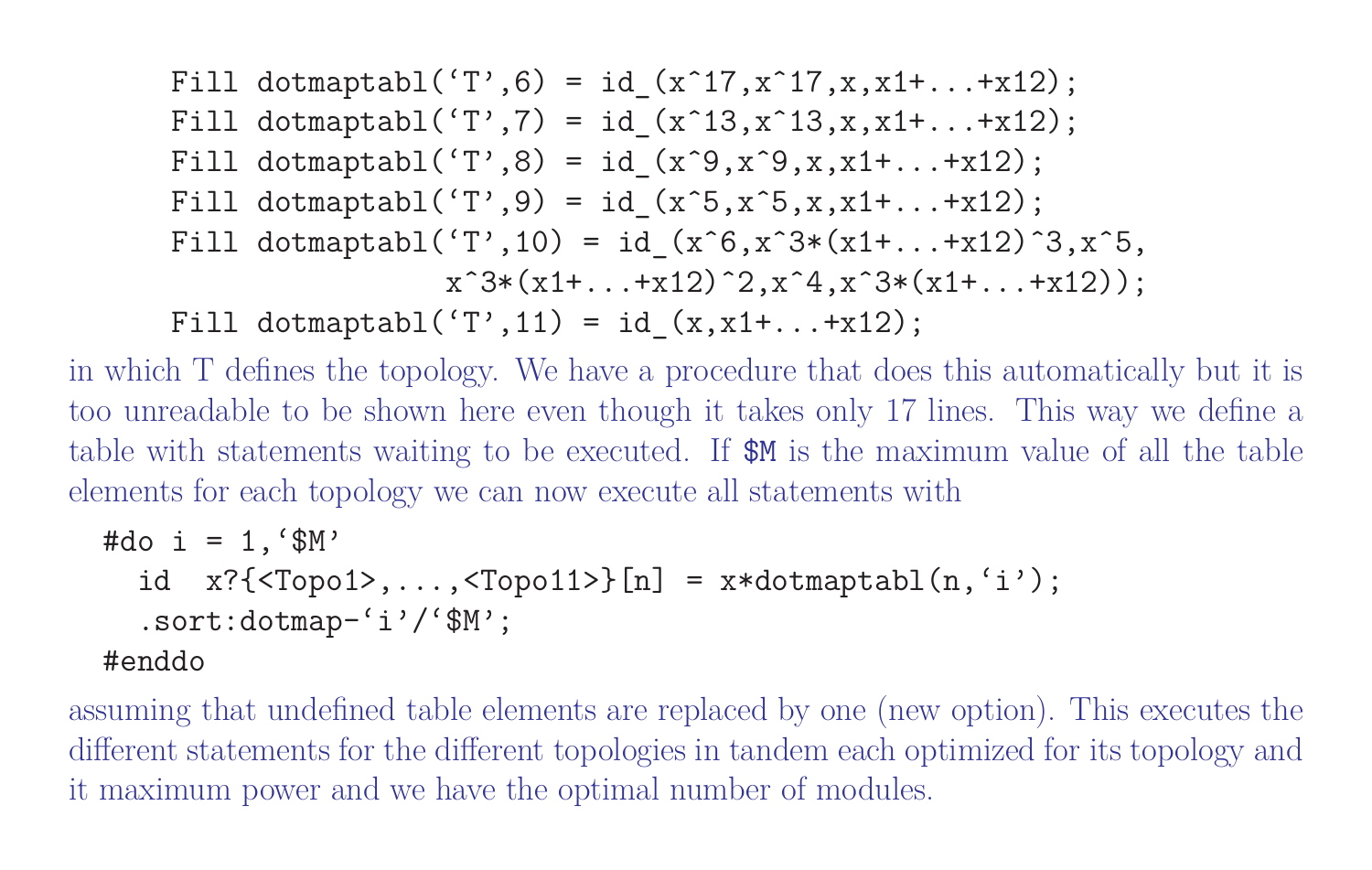## Expansions

As many people here have experienced, IBP reductions involving many loops can lead to extremely complicated rational polynomials for the coefficients. This is the same in Forcer. With the high complexities of some of our integrals we have run in polynomials involving  $\epsilon^{500}$ and worse.

In Mincer we could expand and because Mincer does not have spurious poles, six powers in  $\epsilon$  were usually enough. It was not possible to make Forcer free of spurious poles. In such a case the safest solution is to work with (exact) rational polynomials, but these can become 'demanding': At N=4 (Mellin moment) for the coefficient functions already a maximum term size of 140K was not enough for some diagrams. The solution is to offer further possibilities: changing from exact to expansion to a predefined depth. What is a sufficient depth can be extrapolated from lower values of N.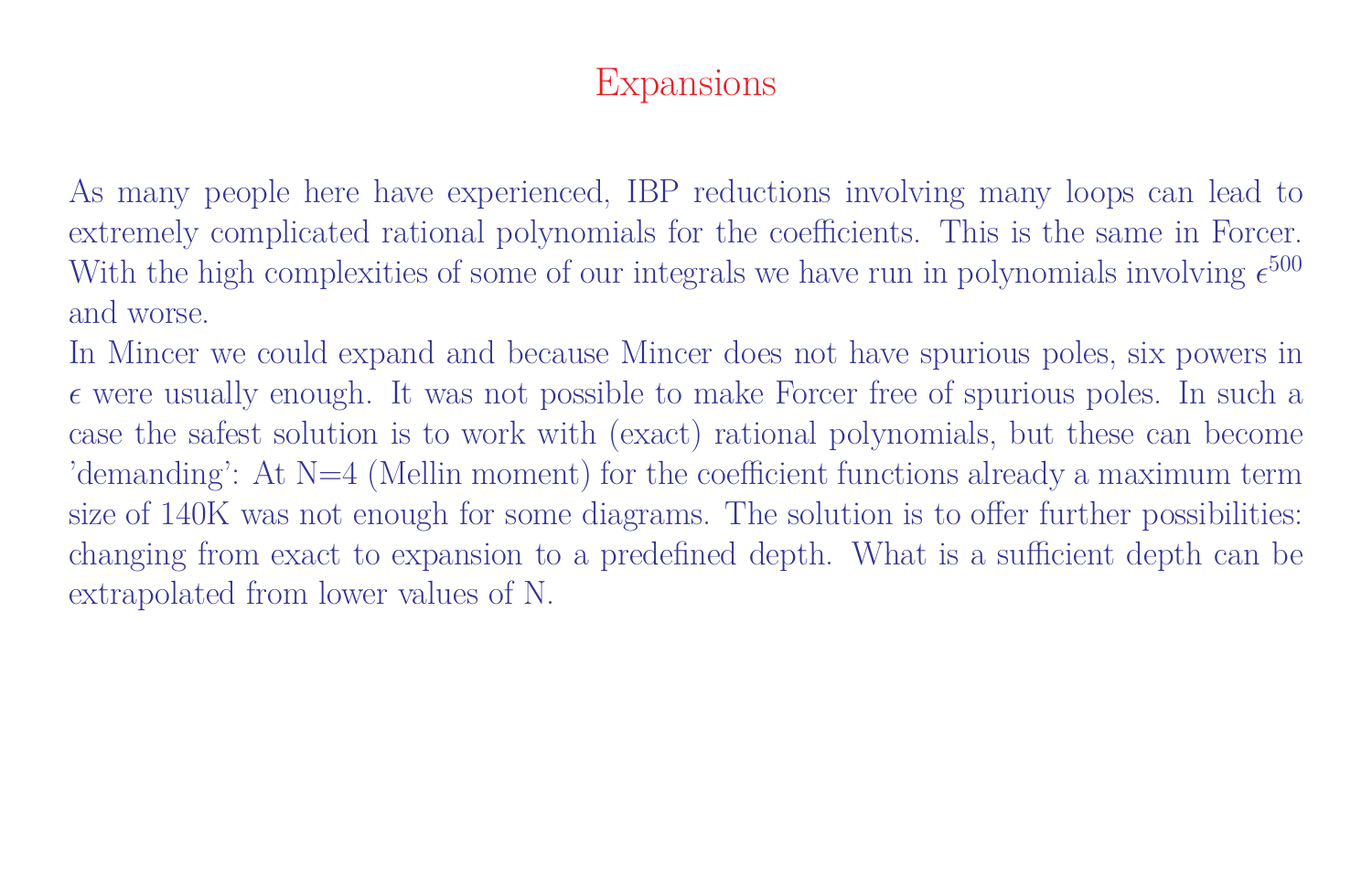#### Example: The declaration

#### PolyRatfun rat;

would define exact rational polynomial coefficients in the function rat. At a later stage one could switch to

#### PolyRatfun rat(expand,ep,14);

after which FORM would expand the rational polynomial to 14 terms deep, counting from the leading term in  $\epsilon$  or  $1/\epsilon$ . After this it would continue in this mode.

There is also a mode in which FORM can keep just the leading term and give it one for its coefficient. This is rather fast and allows one to determine what would be a proper depth of expansion.

There is a caveat: For the complicated terms this is much faster, because the rational calculus is now replaced by a normal 'addition', but since most terms have rather simple fractions, the expansion may make them more complicated and hence in the case of higher moments this mode could lead to slower programs. The optimal way to use this is still under investigation. Probably the most efficient would be to have an 'absolute' depth of expansion that is based on the topology of the term. As one may imagine, this would be extremely complicated to implement. Hence this is just in the thinking stage. Suggestions are welcome.